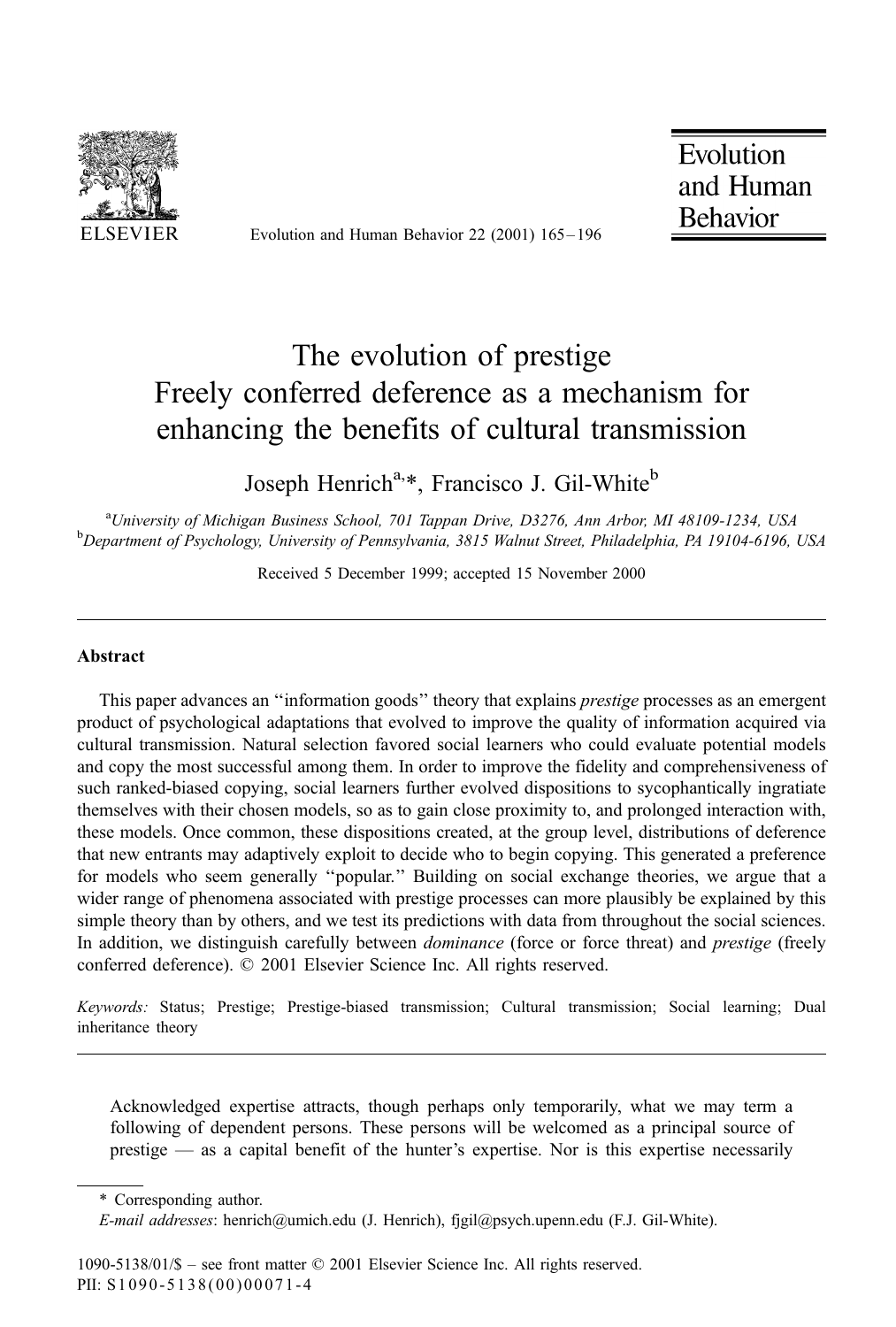reduced or dissipated through having to share it with other persons attached to him (Paine, 1973, p. 308 of the Naskapi).

# 1. Introduction

This paper explores the evolution and psychology of noncoerced, interindividual, withingroup, human status asymmetries — or *prestige*. We distinguish *prestige* from *dominance* and argue that each has its own distinct psychology, selected for by distinct evolutionary pressures. In the first part, we explain how the selective forces unleashed by the evolution of certain forms of cultural transmission generated a prestige psychology that further enhanced our cultural learning capabilities. In the second part, we test a series of predictions derived from our evolutionary analysis using data from across the social sciences.

## 1.1. What is status?

Social scientists have not converged on a common taxonomy of social asymmetries, classifying them inconsistently and variously as "status," "prestige," "power," or "dominance" differences. One scheme divides status into "legal," "traditional," and "charismatic" (Weber, 1946, 1958). Another into "prestige," "dominance," and "wealth" (Goode, 1978). Archaeologists divide status into "ascribed" (e.g., chiefdoms and states) and "achieved" (e.g., "big man" societies; Renfrew & Bahn, 1996, pp. 187–188). Other scholars see no more than one status dimension, whether they call it "status," "power," or "prestige" (e.g., Leach, 1977, p. 10; Ryckman, Rodda, & Sherman, 1972; Shils, 1970, pp. 424–427), or they make finer distinctions but nevertheless claim conceptual unity for the assembled whole (e.g., Cartwright, 1959; French & Raven, 1959). Many evolutionary scholars tend to see all human status as homologous to nonhuman dominance (Barkow, 1975, 1989; Ellis, 1995; Hill, 1984a, 1984b), even though some human status processes are absent in nonhumans. This leads to calling status "dominance" even when no force or force threat is involved (e.g., Bernhardt, 1997, p. 45; Gibb, 1954, pp. 220–221).

Status can be viewed as either a hierarchy of rewards or as a hierarchy of displays — or both simultaneously. Status as *rewards* implies a hierarchy of privilege. High status entails greater access to desirable things, that access typically is not actively resisted by inferiors. There will be occasional fights, but not typically. If those who usually get their way have to fight for this every single time, we may speak of a tabulation of frequent winners and losers, but not of a *status* hierarchy. For status, properly speaking, we require a relatively stable acquiescence (begrudging or not) from the "have-nots" (Weisfeld & Beresford, 1982). This understanding is signaled in ethological behavior, such that higher status individuals identified by the flow of benefits — are typically the receivers, rather than the givers, of deference displays.

Although nonhuman status is still poorly understood, a single process appears at least strongly predominant: agonism (aggression, intimidation, violence, etc. — that is, *force* or force threat) The resulting social asymmetries are referred to as "dominance hierarchies" in

166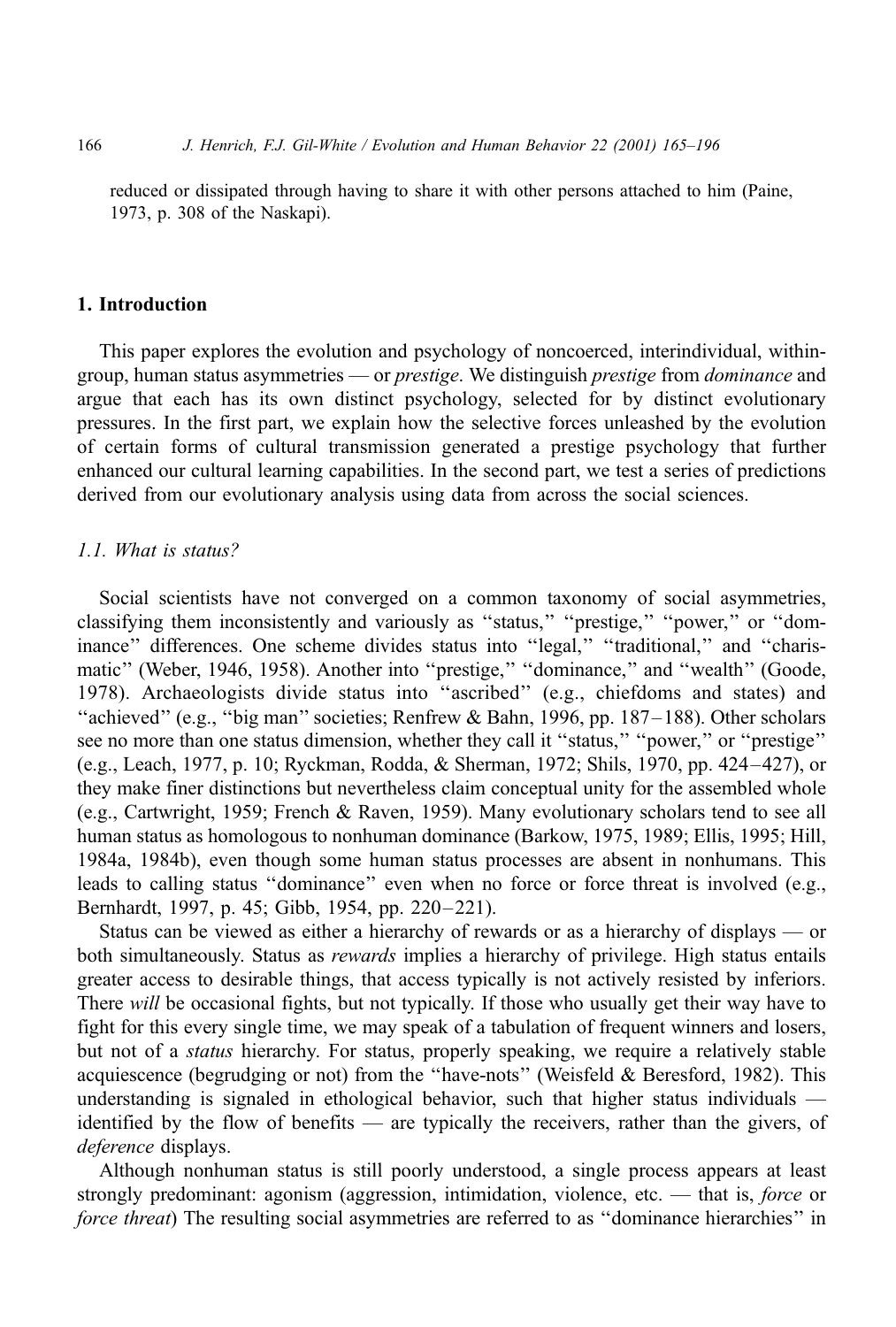the ethological and behavioral ecology literatures. The privileges that accrue to dominant individuals are (1) in males, preferential reproductive access to females, food, and spaces, as well as a disproportionate amount of grooming from others; (2) in females, preferential access to food and spaces, and disproportionate grooming. Despite some controversy, the evidence suggests that dominance correlates with fitness (Cowlishaw & Dunbar, 1991; Ellis, 1995). The stability of dominance is often reinforced through "reminders": submissive behaviors (e.g., grooming, submissive displays, yielding space, etc.) from subordinate to superior, whether or not induced through intimidation by the latter.

In humans, in contrast, status and its perquisites often come from nonagonistic sources in particular, from excellence in valued domains of activity, even without any credible claim to superior force. For example, paraplegic physicist Stephen Hawking — widely regarded as Einstein's heir, and current occupant of Newton's chair at Cambridge University — certainly enjoys very high status throughout the world. Those who, like Hawking, achieve status by excelling in valued domains are often said to have "prestige."

In the Amazon, several researchers have observed two avenues to status and leadership in small-scale societies: "force" and "persuasion" (Krackle, 1978). "Forceful" leaders are domineering headmen who maintain their position through fear, threat, and compulsion (see also Maybury-Lewis, 1965, pp.  $215-240$ , 1967, pp. 175 $-178$ ). "Persuasive" leaders depend on their influence and the consent of their followers and lack the force to obligate (see also Arvelo de Jiménez, 1971, pp. 239–243; Clastres, 1998; Goldman, 1979; Huxley, 1966, pp. 66–73; Lévi-Strauss, 1944). These two styles of leadership, involving either persuasion or force, correspond to our two types of status: prestige and dominance.

#### 1.2. Summary of our argument

The evolution of the human cultural capacity — that is, for intergenerationally stable, high fidelity, social transmission — created a new selective environment in which mutations improving the reproductive benefits of such transmission were favored. Our ancestral psychology evolved (within physical and phylogenetic constraints) into an increasingly well-organized and specialized battery of biases jointly designed to extract reproductive benefit from the flow of socially transmitted information. Prestige processes emerge from this evolved social learning psychology.

Cultural transmission is adaptive because it saves learners the costs of individual learning. Once some cultural transmission capacities exist, natural selection favors improved learning efficiencies, such as abilities to identify and preferentially copy models who are likely to possess better-than-average information. Moreover, selection will favor behaviors in the learner that lead to better learning environments, e.g., gaining greater frequency and intimacy of interaction with the model, plus his/her cooperation. Copiers thus evolve to provide all sorts of benefits (i.e., "deference") to targeted models in order to induce preferred models to grant greater access and cooperation. Such preferred models may be said to have *prestige* with respect to their "clients" (the copiers).

The above implies that the most skilled/knowledgeable models will, on-average, end up with the biggest and most lavish clienteles, so the *size* and *lavishness* of a given model's clientele (the *prestige*) provides a convenient and reliable proxy for that person's information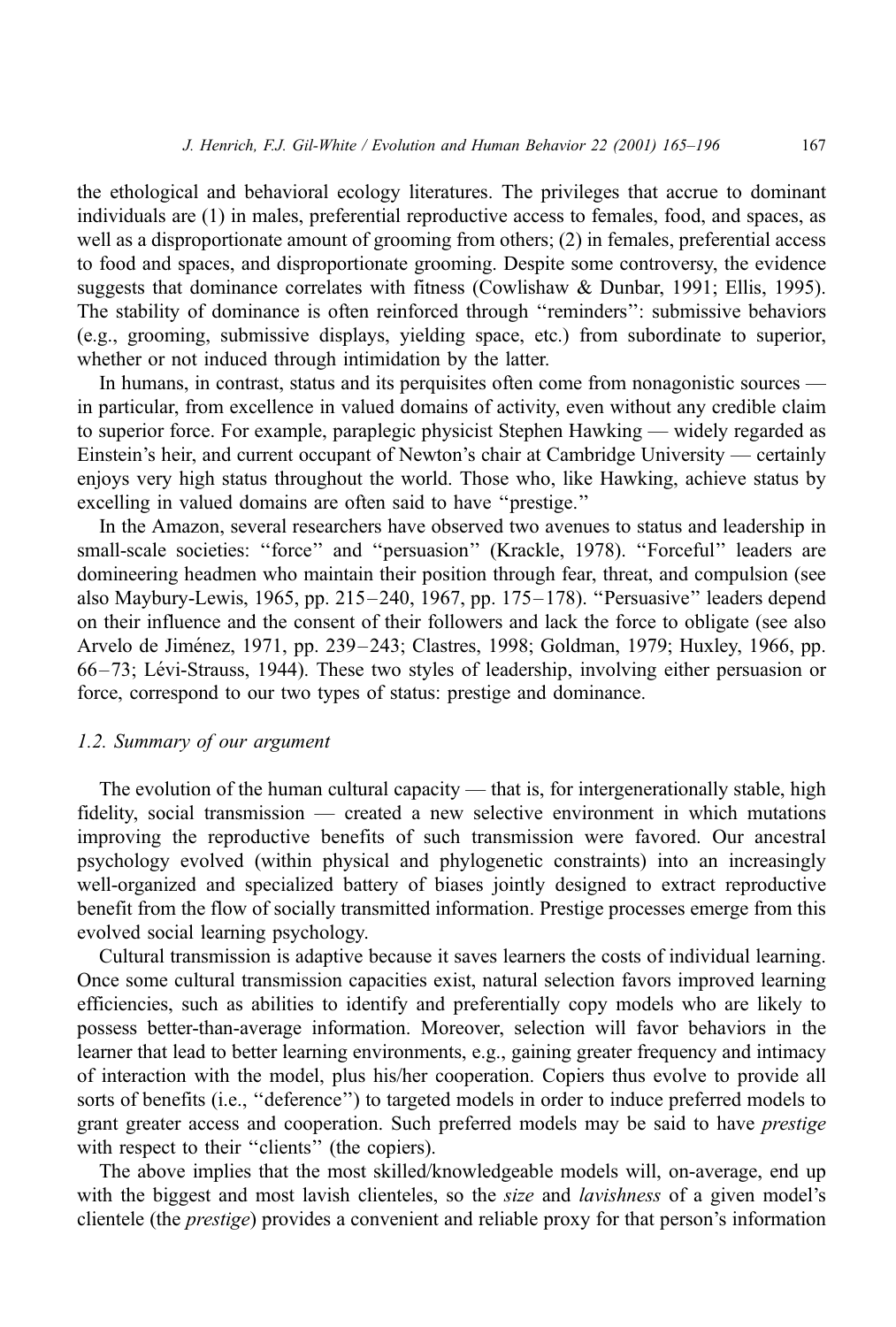quality. Thus, selection favors clients who initially pick their models on the basis of the current deference distribution, refining their assessments of relative model worth as information becomes available through both social and individual learning. This strategy confers a potentially dramatic adaptive savings in the start-up costs of rank-biased social learning. Finally, because high-quality information ("expertise," "performative skills," "wisdom," "knowledge") brings fitness-enhancing deferential clients, models have an extra incentive to outexcel each other.

# 2. What is prestige?

Since the common meaning of "prestige" corresponds closely with our posited domain of psychological and social causation, with its associated ethological displays and emergent population-level phenomena, we will stay close to the common meaning.

# prestige

1: standing or estimation in the eyes of people; weight or credit in general opinion. 2: commanding position in people's minds.  $syn$  see INFLUENCE — Merriam Webster's Collegiate Dictionary (1994, p. 923)

Notice that the synonym is "influence" — not "authority," "power," or "dominance." Someone with prestige is *listened to*, their opinions are heavily weighed (not obeyed) because the person enjoys credit, estimation, or standing in general opinion.

# prestigious

 $2:$  having prestige — HONORED.

# honor

1: a good name or public esteem: REPUTATION: a showing of usually merited respect. 2: PRIVILEGE. 3: a person of superior standing. 4: one whose worth brings respect or fame: CREDIT. syn HOMAGE, REVERENCE, DEFERENCE: mean respect/esteem shown to another. HONOR means the recognition of one's right to great respect or any expression of such recognition. HOMAGE adds the implication of accompanying praise. REVERENCE implies profound respect mingled with love, devotion, or awe. DEFERENCE implies a yielding or submitting to another's judgment or preference out of respect or reverence (ibid.)

Nothing above suggests prestigious people are *feared*. Rather, others believe they have earned the right, if not to be obeyed, at least to have their opinions and desires considered more closely than those of ordinary people. They are also excused from certain obligations and obtain certain privileges. The words "respect," "awe," "devotion," "reverence," and "love" all connote that inferiors do not begrudge superiors and willingly confer such benefits.

Contrasting *dominance* to *prestige* sharpens our understanding of both. Agonistic encounters, real or implied, stabilize rank hierarchies in many primate species. "Fear" estimates the costs of challenging superiors. Subordinates signal acquiescence by averting their gaze and avoiding superiors — for to stare is to challenge (Goodall, 1986; Schaller,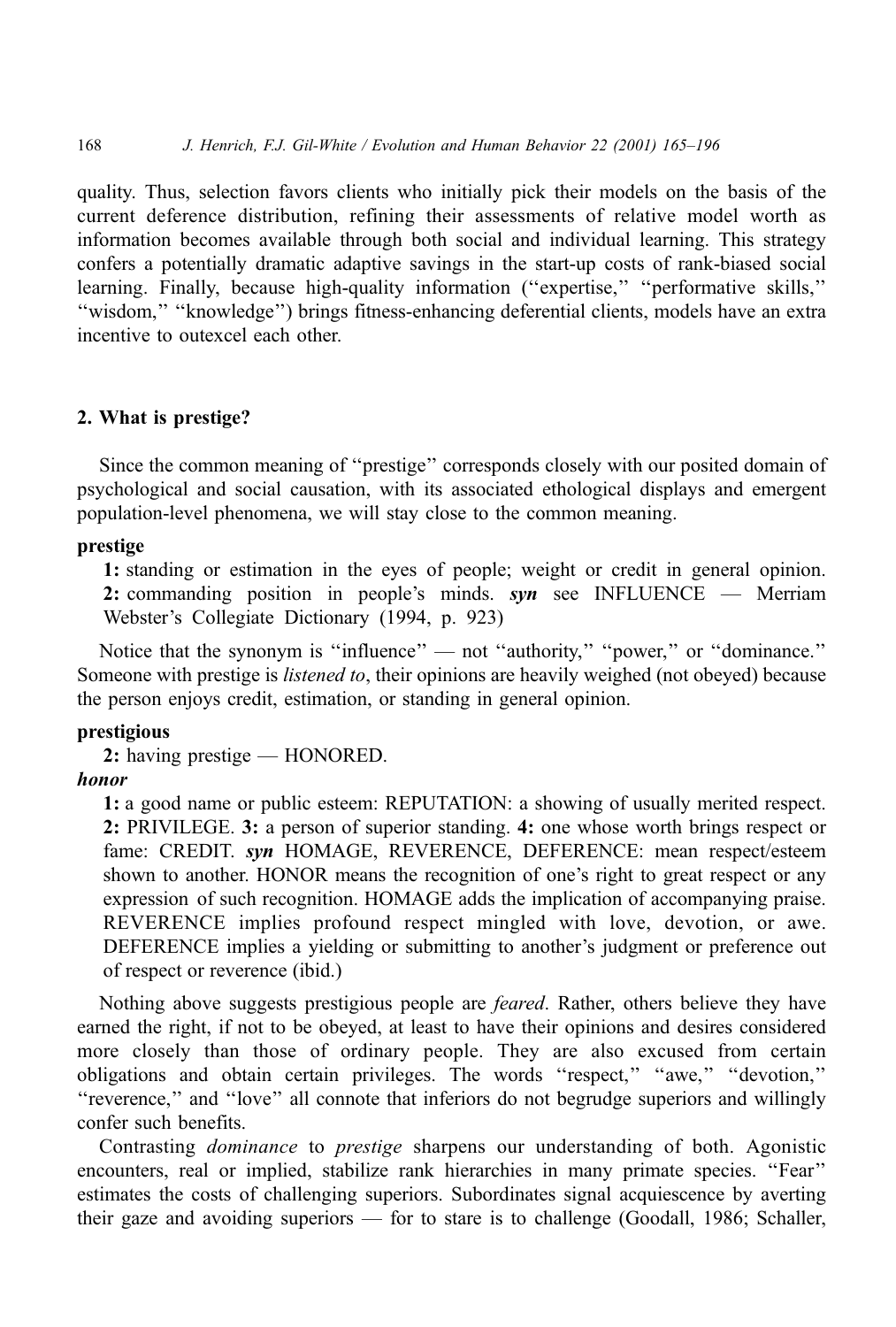1963). Deference is often transitive<sup>1</sup> (if A defers to B and B defers to C, then A defers to C; see e.g., Strayer & Cummins, 1980). Finally, repeated losses by the high ranking lead to changes in the rank order.

The ethology of dominance in chimpanzees — our closest relatives — consists of five categories of behavior, each involving several action patterns (culled from Goodall, 1986):

Subordinates:

1. Proximity management: baseline avoidance of higher-ups.

2. Submissive behavior after agonistic interaction (e.g., gaze avoidance, hunched shoulders, turning body away, lowered head, etc.).

3. Occasional submissive behaviors without context or provocation.

Superiors:

4. Grandstanding (higher frequency of aggressive displays than subordinates in order to signal their position and have it confirmed).

Everybody but the alpha:

5. Occasional challenges to the rank ordering (i.e., agonistic encounters initiated or resisted by the subordinate).

We now compare the above description with an ethnographic description of a society with clear prestige, but apparently no dominance, hierarchies. The Semai are an indigenous, Malaysian people who are famous for their nonviolence, acephalous structure, and their prickly, independent individuals who will not be bossed around (Dentan, 1979). The absence of dominance hierarchies is maintained and guaranteed by the readiness with which diffuse punishment by third parties descends on those who would arrogate themselves authority.

At first it seems as if Semai communities are run by a council of elders .... The elders in fact have no authority to enforce their decisions, however, and the variety of ways in which the Semai calculate age often makes it hard to tell just who the elders are .... The fact that the Semai respect the elders does not mean that they have to obey them .... A Semai takes heed of what his elders say. In the Semai phrase, he "hears" them. He does not interrupt while they are speaking, nor does he address them familiarly  $\dots$ . On the other hand, after listening respectfully to them, he may reject their advice. If they press the point, he may say, "I don't hear you." Although a senior may have great influence over some of his juniors, he cannot order them to do anything they do not want to do (Dentan, 1979, pp.  $65-66$ ).

The Semai have three different ways of reckoning age, and the resulting ambiguity allows them considerable freedom in choosing their "elders," giving a person "considerable leeway in deciding just whom he wants to respect" (Dentan, 1979, p. 67). "Elders" apply their

 $\frac{1}{2}$  Although in chimpanzees, at least, the transitivity seems to be between hierarchical levels and not between individuals (Goodall, 1991, p. 125). That is, coalitions of two or more individuals may obtain a certain rank, so some of the elements in the transitive set may be groups, rather than individuals.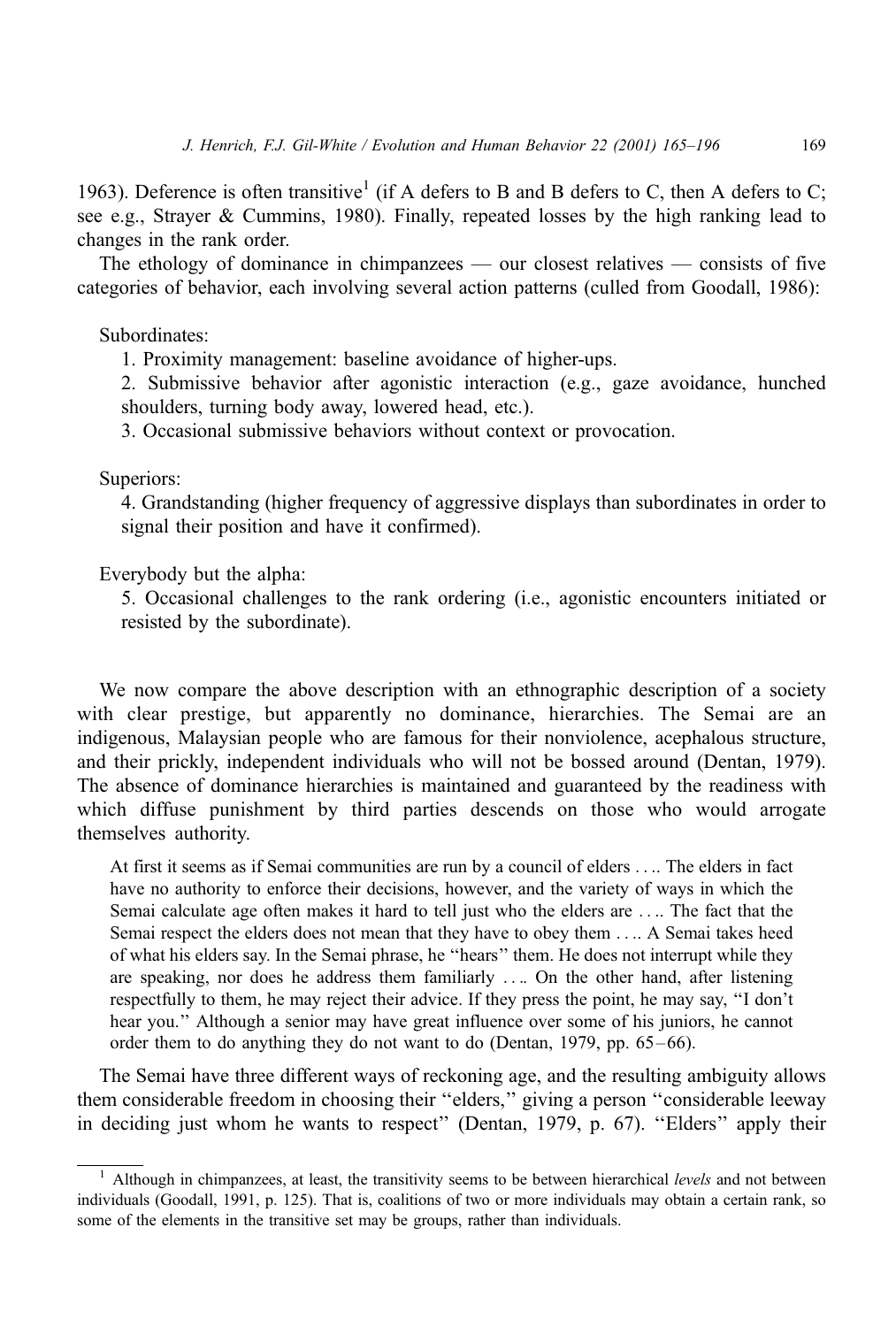influence gently (Dentan, 1979, p. 69) and must never arrogate authority, otherwise other individuals will cease "hearing" the elders. Self-deprecation, for example, is a common rhetorical technique used by elders to assure listeners that they are not trying to compel compliance. Despite this, or perhaps because of it, respected elders manage to exert considerable influence in Semai society.

Dentan's (1979) ethological observations are limited, so we combine them with our own informal observations of prestige interactions — these, of course, await more ethological fieldwork for confirmation. Our tentative ethology of prestige is as follows:

Low-status "clients":

- 1. Proximity management: they are responsible for the overwhelming majority of the total time that they spend in interactions with superiors.
- 2. Dyadic interaction: eyes and posture directed towards the superior. Relative to the superior, they make few utterances. If superior pauses, even for an unusually long period of time (as conversational pauses go), subordinate is unlikely to take the floor.
- 3. Public interaction: sing praises of superior and escalate these as others escalate. Offer denials of the self-deprecating offerings of superiors.

Superiors:

- 1. Proximity management: responsible for a minority of total time spent with subordinates.
- 2. Dyadic interaction: free posture but no grandstanding, undue raising of the voice, or making violent gestures with the arms and body. Speaks most of the time. If subordinate is speaking and there is a pause, superior is more likely to take the floor.
- 3. Public interaction: self-deprecating denials of whatever praises are extended, with expressions of gratitude. Posture is confident but does not become a swagger, and at key moments (e.g., beginning or end of the interaction, whenever the public roars approval, etc.) posture may become positively servile (bows, etc.).

Some elements above may be culturally specific, but they do not cease to be *prestige*. We expect functional similarities in prestige ethologies despite such local variations.

Prestige rests on merit in the eyes of others (rather than force deployed against them), and promotes the admiration of inferiors (not their fear), a desire for proximity (not distance), and periods of sustained observation (not furtive glances). Transitivity is weaker than in dominance because prestige hierarchies can be domain-specific. For example, if I defer to you because of your superior computer skills and you defer to Bob because he is an excellent grass hockey player, I may not give Bob any special deference if grass hockey is not my thing. Also, clients can shop around for the model offering the best copying "deal" (a function not only of information quality, but of the price of access, and may thus be different for individuals choosing at different times). Finally, changes in prestige rank result from "students" surpassing former "teachers," which has nothing to do with losing violent contests (except when prestige comes from one's prowess in combat — but even here, one's rank falls by losing to one's enemies or sanctioned competitors, not to members of one's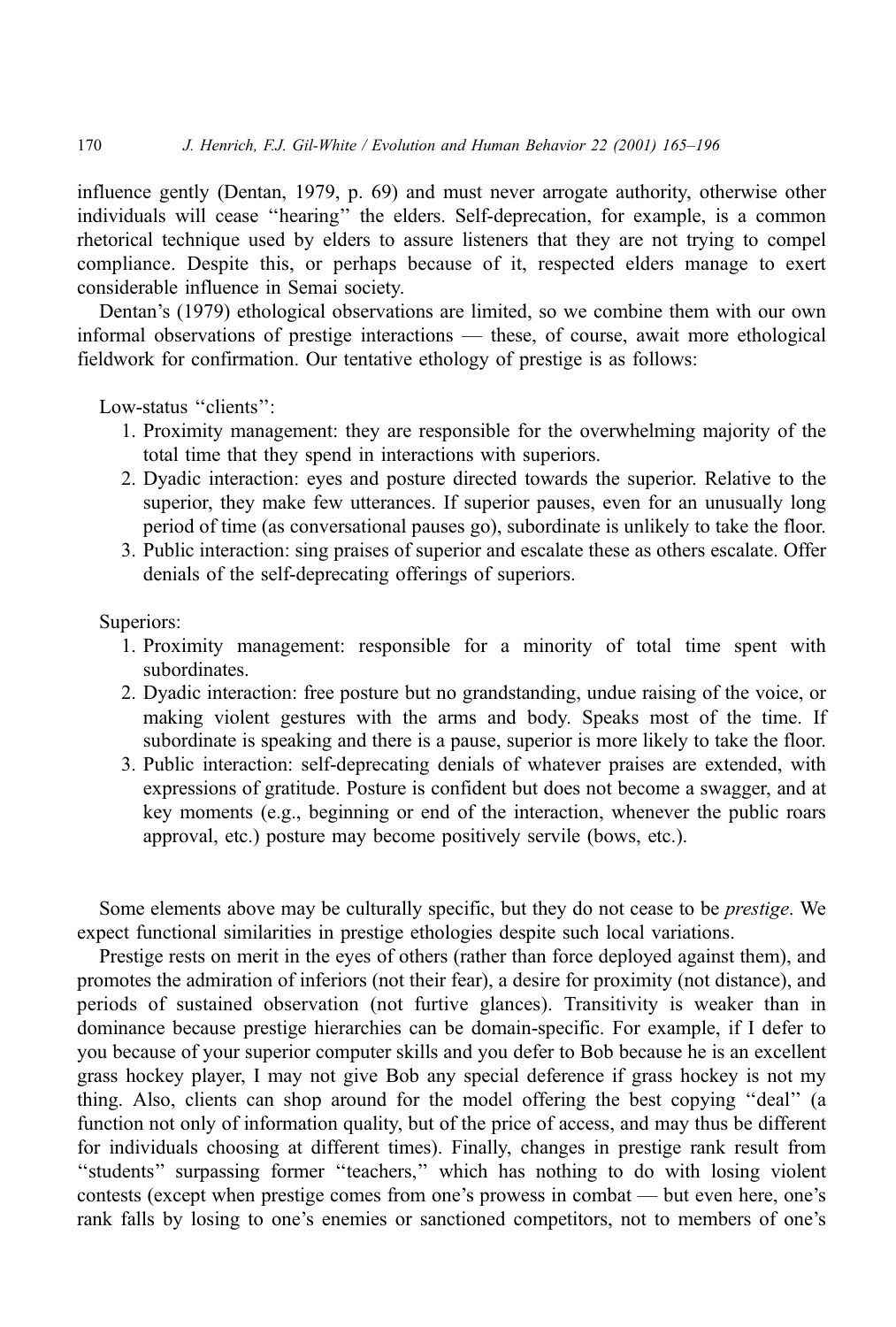clientele). High-prestige individuals can lose status by behaving as if *entitled* to the attentions of clients (thereby raising their price of access) rather than grateful for freely conferred client deference. This points to the power of market choice that clients exercise. As the summary on Table 1 shows, there are many important differences between prestige and dominance hierarchies, even at a broad, first approximation. If dominance and prestige ethologies are different, we suspect that their underlying psychologies are also different, as are the selection pressures that produced them.

Before presenting the theory, we have two clarifications. First, our focus is not on prestigious and dominant *individuals*, but on prestige and dominance *processes*. Although one may find prestige and dominance status in the same individual, the fact remains that qualitatively different stimuli elicit prototypical prestige and dominance responses. To lose sight of this distinction is to obscure our argument. Modern societies have complex, institutional hierarchies, so individuals often enjoy both dominance and prestige status. Presidents and school teachers, for example, have real control over rewards and punishments on the one hand, but may also be perceived as doing a good job, on the other. What justifies our distinction is not that individuals must always have only one or the other form of status, but that it is *possible* for humans to have only one or the other because the prototypical stimuli and underlying psychologies are fundamentally different (e.g., Stephen Hawking, for pure prestige, and a high-school bully, for pure dominance). Although acquiring prestige may confer a capacity for force threat, in turn evoking dominance psychology in subordinates, it is the *pathway* that is relevant here. Some can scare others only if they first excel at something, then gain a large following or an institutional rank. Stephen Hawking may strike fear in graduate students on whom he can inflict real costs with some measure of institutional power, but this is because he first achieved prominence through excellence (and Star Trek fans, over whom he has no institutional power, still respect and adore him). His avenue to status was a pure prestige process, even if in the end it gives him a measure of dominance in a small circle. Finally, prestige-deference evoked by one's great skill or knowledge in inflicting costs (e.g.,

| Bummary of culological uniclences between dominance and prestige |           |                                                         |
|------------------------------------------------------------------|-----------|---------------------------------------------------------|
|                                                                  | Dominance | Prestige                                                |
| Low-status individual                                            |           |                                                         |
| Approaches often (proximity)                                     | no        | yes                                                     |
| Prolonged stares                                                 | no        | yes                                                     |
| Occasional attack (to challenge)                                 | yes       | no                                                      |
| Fears high-status individual                                     | yes       | no                                                      |
| High-status individual                                           |           |                                                         |
| Charges and attacks                                              | yes       | no                                                      |
| Is frequently imitated                                           | no        | yes                                                     |
| Swaggers                                                         | a lot     | a little; sometimes<br>displays subdominant<br>ethology |
| Received gifts/services                                          | yes       | yes                                                     |
| Transitivity                                                     | more      | less                                                    |

Table 1 Summary of ethological differences between dominance and prestige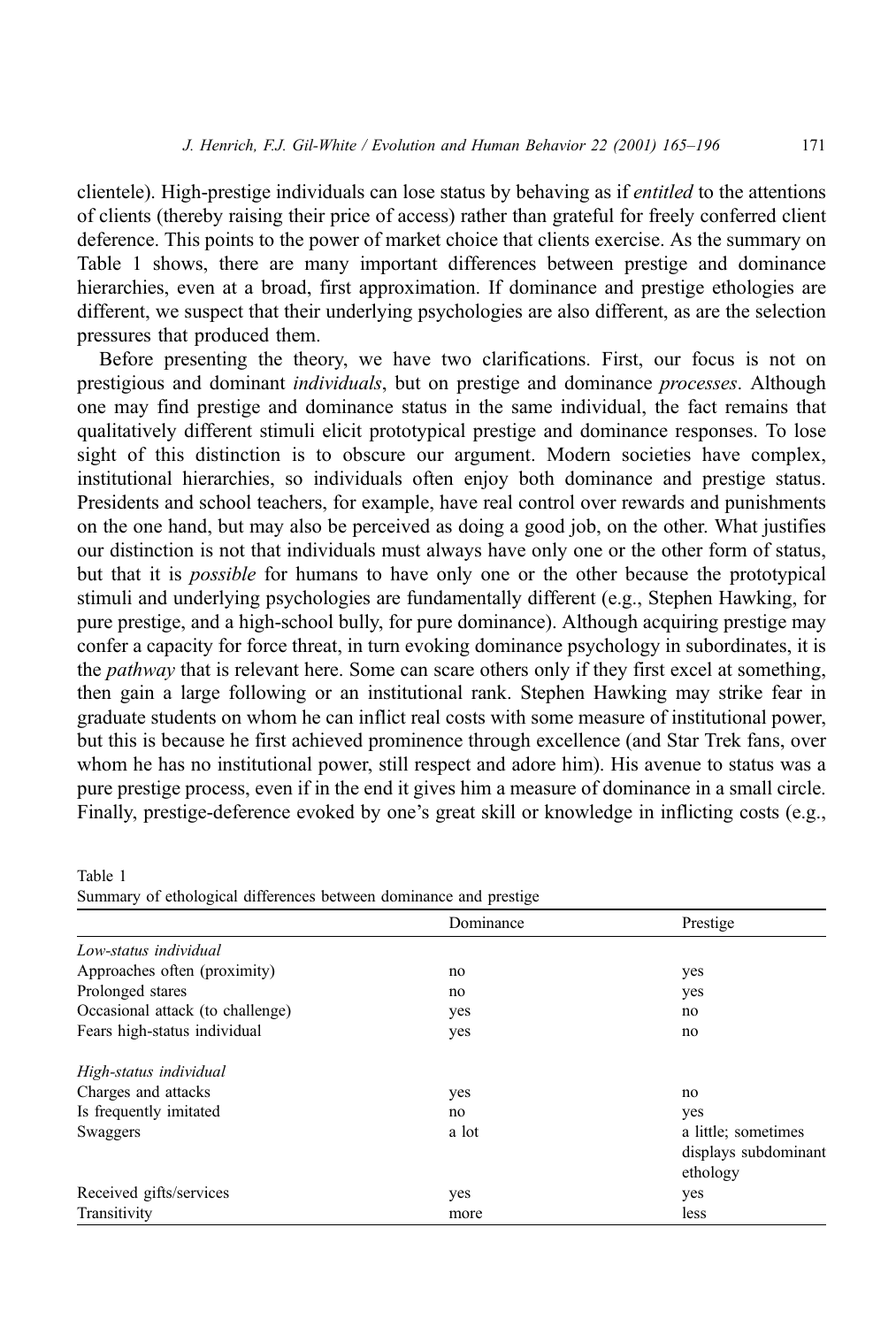violence) should not be confused with the dominance-deference created by the fear that one may become a victim of that violence.

Second, our explanation focuses on particular forms of *direct* social learning, which we collectively term *infocopying*. This category encompasses all forms of acquiring information directly from another, and includes, but is not limited to, "true imitation" (acquiring the details of motor patterns via direct observation; see Tomasello, 1994) and "goal emulation" (inferring behavioral goals via direct observation). Infocopying excludes indirect social learning processes, such as "social facilitation" or "local enhancement," where learners have a higher probability of reinventing something due to close proximity to a competent performer and the materials involved. Infocopiers may also unconsciously acquire mannerisms, consciously acquire verbal knowledge and arguments, and consciously or unconsciously imitate action patterns. Finally, much infocopying does not approximate information "replication" (as implied by "copying"). For example, infocopying includes "influence" that occurs when a person expresses a position P at strength S that moves the strength of my own agreement with P closer to S. Such processes are fully included in this theory (justified below, also see Boyd & Richerson, 1985, pp.  $70-71$ ).

## 3. Prior evolutionary theories

## 3.1. Theories conflating prestige and dominance

Barkow (1975, 1989) argues that prestige is homologous to nonhuman dominance. The social rankings imposed through force and force threat in nonhumans became the rankings of *merited* deference that we see in human societies. Missing from Barkow's account, however, are the relevant selection pressures that would have achieved this exaptation. His attempt to supply them involves female mate choice. We sketch his model (Barkow, 1989, pp.  $186-188$ :

Importance of male parental investment  $\rightarrow$  female preference for males with greater subsistence skills, and male preference for the same in females  $\rightarrow$  both males and females compete intrasexually to increase skills related to resource acquisition  $\rightarrow$  selection for skill  $\rightarrow$  exaptation of dominance into prestige

Every link makes sense, except for the last one: how does selection for skill *transform* dominance into prestige? Barkow says that males with greater skills are capable of higher levels of investment, and they are also those with better cultural capacities (i.e., greater innate ability in social transmission). Females, then, in choosing skilled males, select males with greater cultural capacities. But the last link remains unexplained. Why is prestige an exaptation from *dominance*? And what exactly is prestige? Female preference? Or greater cultural capacity?

Barkow (1989, p. 150) solves the problem by assumption: "Let us assume (assumption 1) that, among our protocultural ancestors, those males best able to learn and to transmit protocultural information tended to be the most able to provide parental investment and also to be the highest in status." Since those best able to transmit were earlier assumed to be the

172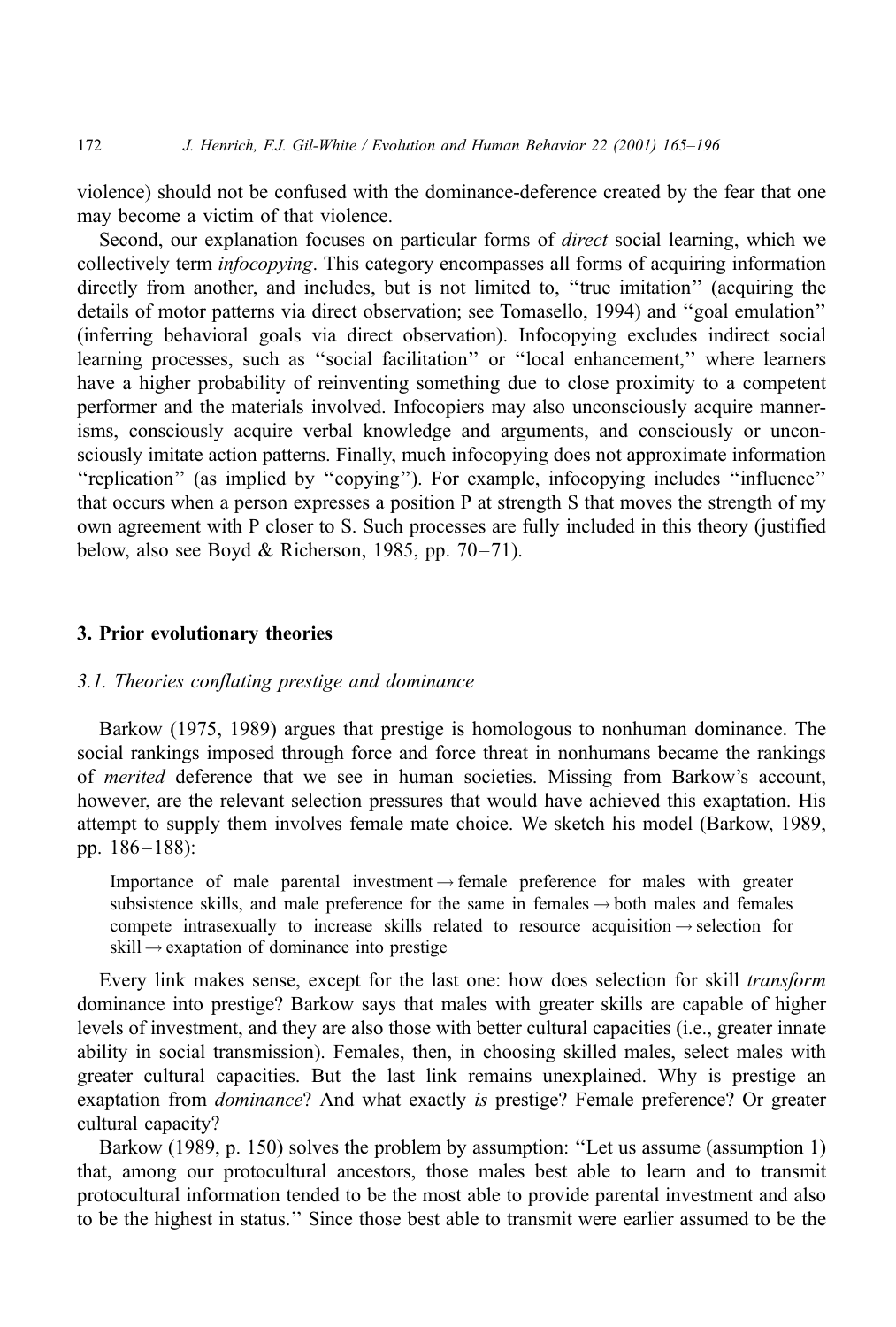most highly skilled, the above stipulation amounts to assuming that the skilled have status. But this is what has to be explained (for a similar model, see Hill, 1984a, 1984b).

#### 3.2. Status arises from social exchange

Some evolutionary psychologists explain nonagonistic status as exchange between individuals with differing assets, skills and/or resources (Patton, 2000; Pinker, 1997, p. 499, Tooby & Cosmides, 1996). Whether or not a behavior is *directed* to us, if the behavior benefits us, we should (if we can at a reasonable cost) do things that increase the likelihood that the actor will repeat it. This logic explains how trading relationships were bootstrapped from behaviors that originally were not directed towards trade but constituted instead "positive externalities" — that is, behaviors incidentally beneficial to others (Tooby  $\&$ Cosmides, 1996). To the extent that some trading relationships involve one partner obtaining *tangible* goods (e.g., food, tools, coalitional support) at least partly in return for giving deference (e.g., by allowing the other to choose the best sleeping sites, sharing choice foods, excusing him from certain obligations, etc.), this view helps explain the origins of nonagonistic status. Hereafter, we call this the "tangible goods" hypothesis.

In our view, one must pay close attention to the goods being exchanged, for important selection pressures may be particular to certain goods. Explaining many ethological displays, attention and memory biases, emotional states, and patterns of influence and imitation evident in human status processes requires special attention to the trade in deference for highquality information, for these processes would not arise by trade in deference for tangible goods alone.

If individuals have valuable assets, it makes sense to exchange deference for them. But why defer to them when they cease to produce tangibles  $(e.g., old men who are no longer able)$ to produce)? Why remember what they say about a wide range of topics well outside of the exchange? Why copy their behaviors and opinions? And why is human status so different from that of other social species? Why does not social exchange among baboons and chimpanzees, who vary greatly in their individual skills and productive capacities, produce human-like status hierarchies? The hypothesis below addresses these questions.

#### 4. Evolving prestige: the information goods theory

### 4.1. The importance of social learning

Prestige is a consequence of the evolution of direct social learning capacities in the human lineage  $-$  abilities that are quite distinct, from the social learning abilities of other species (Boyd & Richerson, 1985; Durham, 1991; Tomasello, 1994). For our argument, the most important difference between human and nonhuman social learning is that humans possess various forms of direct social learning, or "infocopying" that most other animals completely or almost completely lack (Tomasello, 1994, p. 304; Tomasello, Kruger, & Ratner, 1993). In *true imitation*, for example, a human imitator can copy the behavior or behavioral strategy of a model, including the motor patterns and objectives. So, for example, when a human child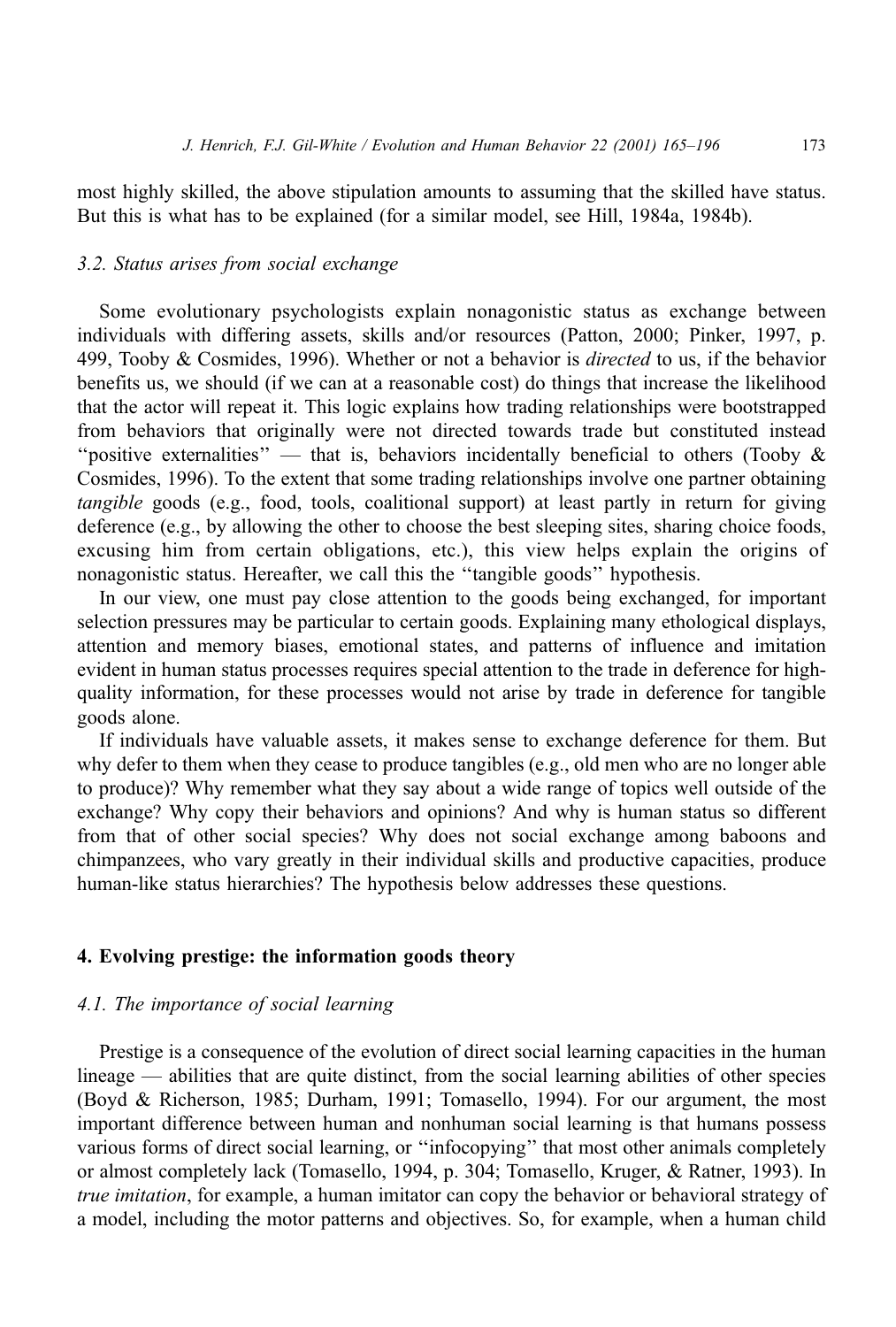learns to throw a ball, she tries to copy the model's arm motions and footwork as well as the objective (usually, getting the ball accurately to the receiver). In contrast, other forms of social learning common in nonhumans do not involve the transmission of both goals and motor patterns, e.g., *local enhancement, social facilitation, emulation learning*, etc. (Whiten & Ham, 1992). In local enhancement, for example, the learner's proximity to a skilled individual (and any necessary materials) increases the chance of reinventing — rather than directly acquiring  $-$  the behavior.

#### 4.2. Ranking and deference

174

If chimpanzees lack infocopying abilities, these social learning capacities probably arose in our lineage some time after the hominid-chimpanzee split.<sup>2</sup> However, our story begins with two adaptations that probably preceded the rise of infocopying: (1) skill ranking of conspecifics and (2) discriminatory deference. Pigeons and macaques (Giraldeau & Lefebvre, 1986, 1987; Stammbach, 1988), and possibly many group-living species, can rank conspecifics in terms of foraging success. "Scroungers" in these species can identify successful food producers and maintain proximity to them in order to feed from their food finds. Probably to increase their success, scroungers also give deference to the producers. For example, some macaques (Stammbach, 1988) not only maintain close proximity to successful foragers, but also preferentially groom producers even when such producers have low dominance rank. Note that trading deference for scrounging opportunities has nothing to do with social learning, and may thus predate infocopying. In fact, macaques show no infocopying abilities.

With the evolution of infocopying, selection favors articulation of these capacities with preexisting ranking abilities and deference biases. Ranking abilities allow infocopiers to target their infocopying efforts preferentially toward models with high-quality skills. Deference biases allow imitators to buy proximity to their targets, improving their copying reliability and fidelity. If infocopying evolved first, then selection would have favored ranking abilities and deference biases, since discriminatory, sycophantic infocopiers would have outcompeted infocopiers without these capacities. However, these likely cognitive preadaptations add plausibility to our account.

If rank-biased social learning is such a useful adaptation, why is it not more common? The reason is that ranking abilities do not improve social learning unless the variation in skill or knowledge of models can be tapped. For example, suppose chimpanzees, by watching conspecifics, can infer a connection between reeds and getting termites (emulation learning), but, lacking true imitation, they cannot acquire the details of anyone's technique. Since the association between reeds and termites is constant across all models, and what vary are the details of technique (which cannot be acquired without direct social learning), social learners

 $2$  It is not clear whether chimpanzees are entirely lacking in true imitative capacities (see Boesch & Tomasello, 1998; Whiten, 1998). However, the key difference may be quantitative, rather than qualitative. As a species' reliance on true imitation increases, the relative benefit from improved copying abilities increases. But, if a species only rarely uses its imitative abilities, or only in some narrow behavior domain (like termite fishing), the benefits of improved imitation may not exceed the costs.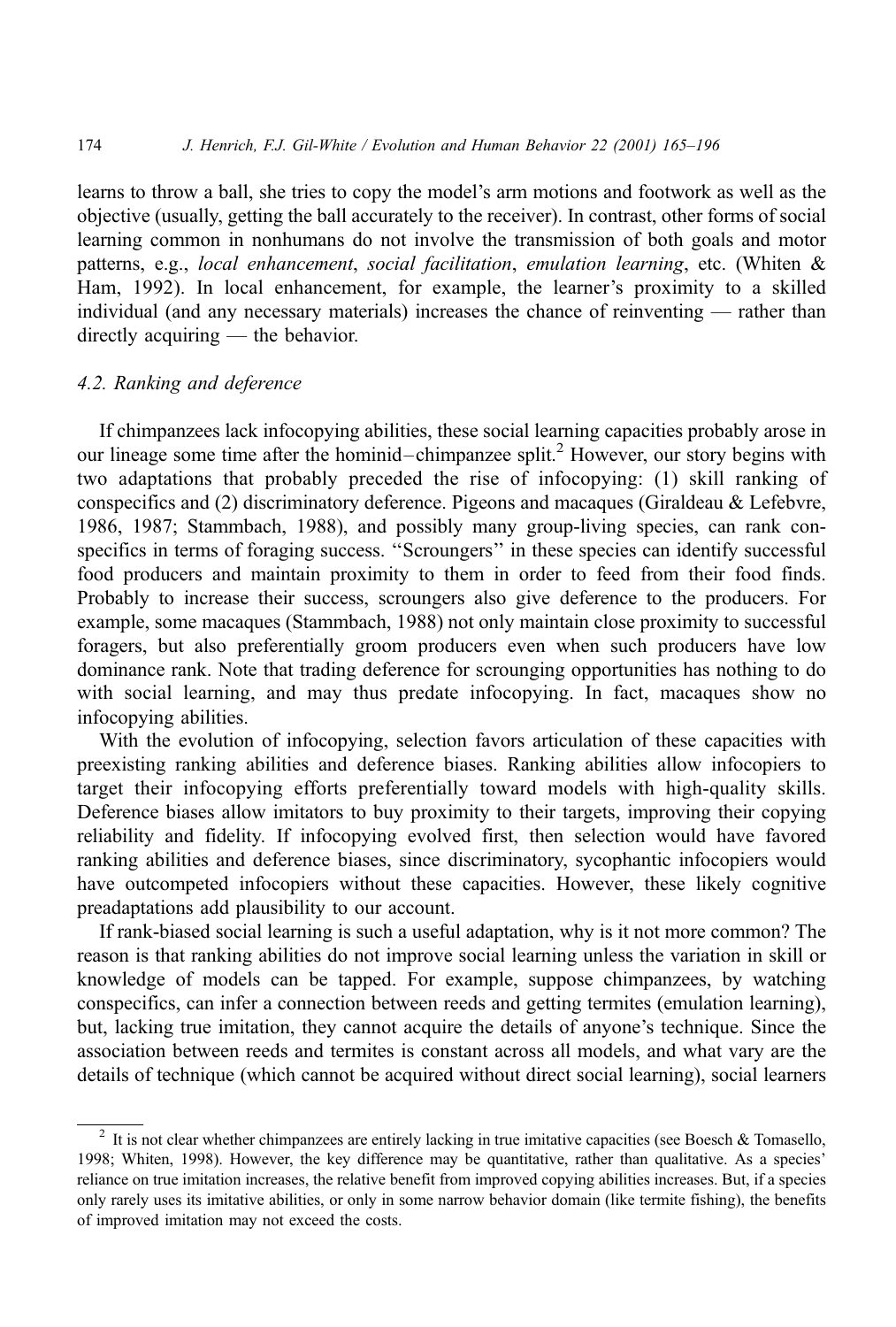derive no benefit from ranking the termite-fishing success of others. Thus, we predict that rank-biased social learning should only be found in group-living animals with *direct* social learning capacities (infocopying).

These observations apply generally to prestige-biased transmission processes. In "influence," where the behavior of a source moves me closer to her position, some information needs to be directly transmissible — otherwise all we have is the association of a person with a position. Unless information related to the variation in strength of commitment to a position or belief across different individuals can be directly transmitted, ranking their success in some domain cannot result in influence.

Next question: if infocopying capacities are so adaptive, why are they not more common? Boyd and Richerson (1996) have modeled this problem, and convincingly argued that if group members are all individual learners, mutant infocopiers cannot invade even though infocopying is evolutionarily stable once common. Thus, a fitness valley impedes the evolution of direct social-learning capacities, so they should be rare in nature.

# 4.3. Picky infocopiers and rank-biased transmission

Coevolutionary models of individual learning and infocopying show that individuals ought to retain some reliance on individual learning because (1) anything acquired socially can be refined through individual learning and (2) temporally and spatially varying environments will act to devalue culturally transmitted information (Boyd & Richerson, 1985; Henrich & Boyd, 1998). At the population-level, individual learning, infocopying, ranking abilities, and deference combine to produce what we call *prestige-biased guided variation*. To clarify this process, we construct it in steps, first considering the articulation of individual learning with rank-biased true imitation, and then adding discriminatory deference.

Although infocopying does not make individual learning obsolete, selection favors a strong reliance on infocopying in a wide range of environments (Boyd & Richerson, 1985, Chap. 4, 1988; Henrich & Boyd, 1998). Humans are thus *default infocopiers*, usually trying first to learn directly from others instead of "reinventing the wheel" (a great cost savings), and only then seeking improvements through individual learning.<sup>3</sup> Default infocopying relies on social transmission when the costs of individual experimentation are greatest (thus outcompeting strategies with a heavier initial reliance on experimentation) but preserves the benefits of acquiring information about model quality.

Preadaptations to rank others (e.g., according to their food-finding abilities), combined with infocopying capacities, result in "picky" copiers. The details remain unknown, but both empirical and theoretical considerations suggest that people rank potential models using a number of cues. The first cue is the amount of freely conferred benefits and displays (i.e., deference) an individual receives — see below. Second, infocopiers assess the competence (skill/knowledge) of potential models in culturally valued domains (e.g., hunting, basketball,

 $3$  Coevolutionary models of social and individual learning (Henrich & Boyd, 1998) show that mutants who rely *occasionally* on individual learning as their first guess — instead of social learning — outcompete those who always rely on socially transmitted information. This is because a small reliance on individual learning prevents individuals from getting stuck on the wrong behavior in spatially and temporally varying environments.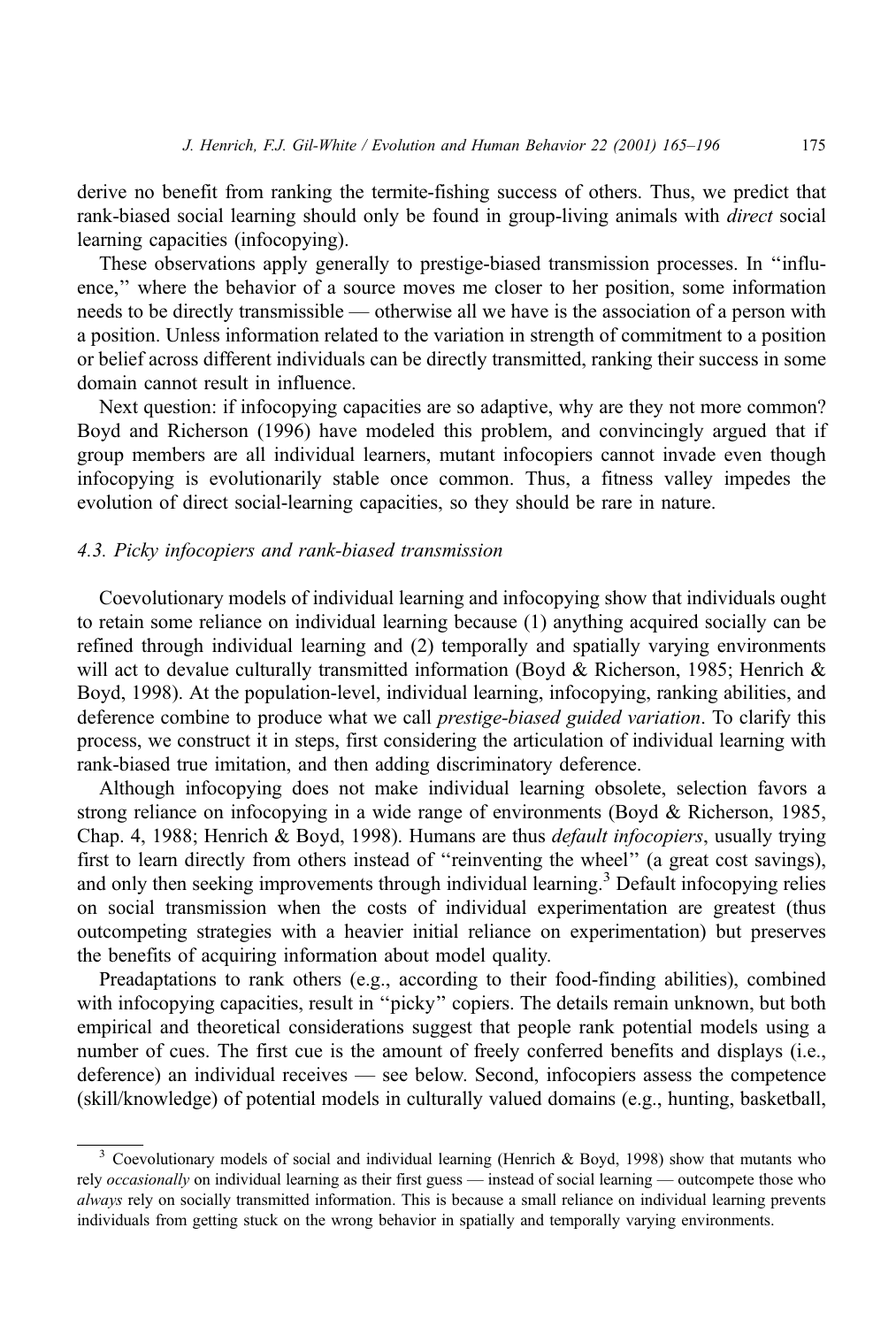big yam growing, etc.) — often by observing simple indices such as hunting returns, rebounds, or yam size. Third, infocopiers assess cues of a potential model's state of health, such as clear skin (no growths, infections, discolorations, etc.), bright eyes, shiny hair, and a lack of disfiguring injuries. Finally, by incorporating the age and sex of potential models into their assessment, infocopiers increase their likelihood of acquiring information relevant to their role and stage in life.

By combining an assessment of model competence in culturally valued domains with their overall state of health (direct proxies of fitness), infocopiers can both adapt to novel environments where required competencies differ (ice fishing, stone tool making, and bitter manioc processing), and ignore the maladaptive behaviors of individuals competent in cultural domains with net fitness costs. In our ancestral environment, this state of health assessment acted to cull out cultural domains that tended to reduce the fitness of those who adopted them as valued, and promote the spread of cultural domains whose practitioners see fitness benefits. We do not expect this to be true in many contemporary societies where modern institutions and divisions of labor have decoupled the effect of investing in a valued domain on one's state-of-health proxies. For example, an expert in theoretical physics may not look any less healthy than a farmer. Modern societies can therefore spawn endless valued domains where higher investments correlate negatively with reproductive success. However, in small-scale societies lacking division of labor and supporting institutions, arcane endeavors that compromise food production are likely to make practitioners appear unhealthy compared to their neighbors.

Individual, trial-and-error learning may also act to maintain the statistical connection between "culturally valued domains" and adaptive behavioral domains in ancestral environments. Individuals receiving poor marginal rates of return for investments in skill are likely to invest instead in other domains yielding "sellable products" (e.g., fish, medicinal herbs, canoes), deference benefits, or simply direct benefits (lots of fatty meat and sex). Given the ineffectiveness of contraception in the ancestral environments, excellent performers in valued domains would be transforming their trade-benefits into reproductive success.

Age and sex should also be important ranking criteria. Premodern societies have a strong, sex-based division of labor, so children should prefer somewhat older, same-sex models. This allows children to acquire gender-relevant skills and scaffold themselves to increasingly complex skills — for copying models that are too advanced will often result in failure.

Each generation, as people copy highly ranked models, the mean behavior of the population will move quickly — relative to genetic evolution and ordinary "guided variation" (Boyd & Richerson, 1985) — towards the most adaptive behavioral repertoire currently represented. As copying errors and individual experiments add new variation, the group's mean behavior will move toward the locally most adaptive configuration. However, because infocopying is *generalized* rather than targeted at specific traits (defended below), maladaptive traits possessed by the highly ranked models may hitchhike along with adaptive ones.

## 4.4. Picky infocopiers "kiss up": the evolution of deference to skilled models

Infocopying benefits from the cooperation of the chosen model because perceptual access is a minimum requirement. Picky infocopiers who induce models to grant better perceptual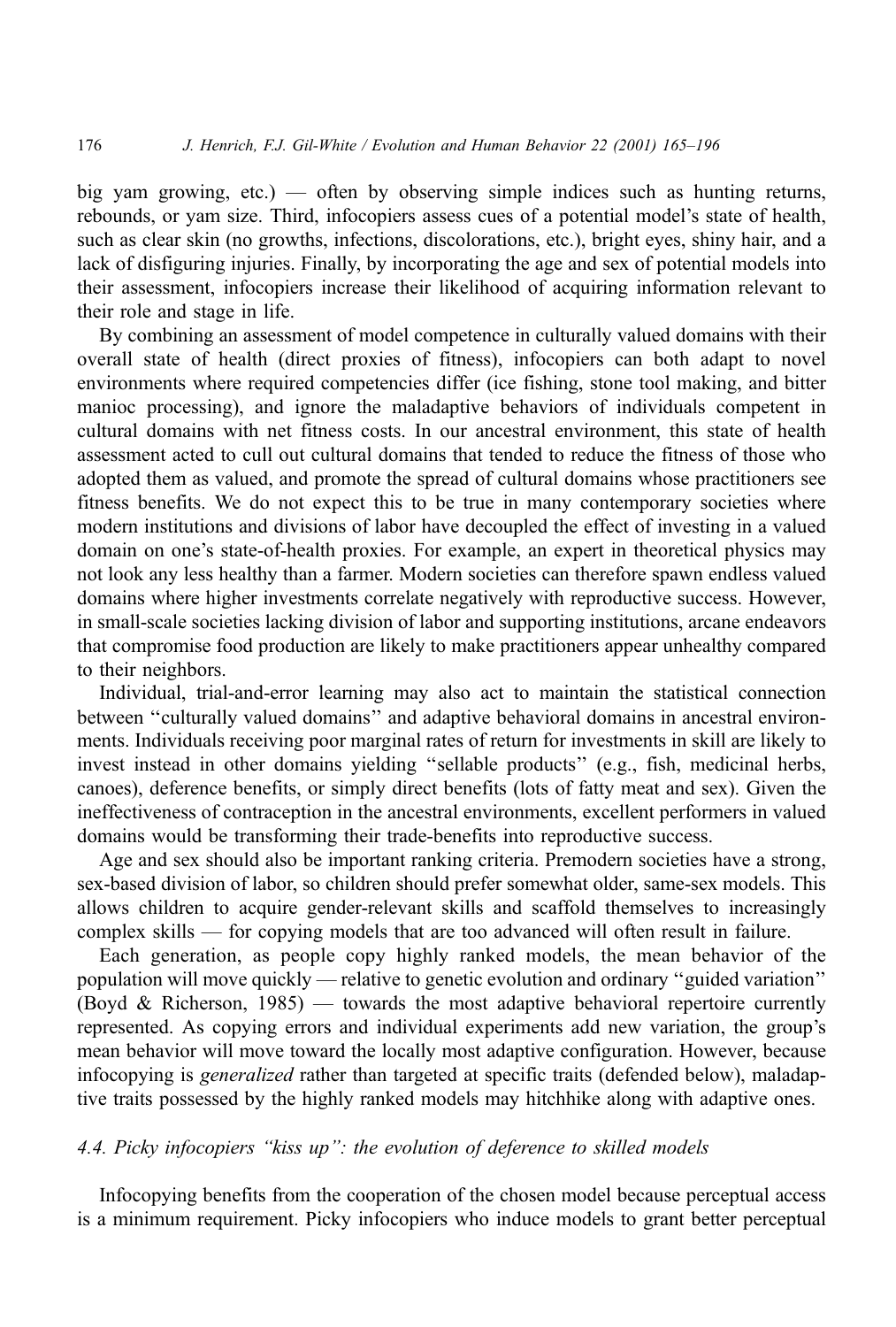access (and perhaps provide direct instruction) have an advantage, especially when acquiring more complex behaviors and strategies. For example, only if the skilled hunter likes you can you accompany him on the hunt and observe his practices up close (perhaps receiving verbally transmitted tips), and thereby acquiring his superior knowledge/skills (e.g., tracking practices, approach methods, spoor interpretation, bow handling techniques, etc.). In order to gain this kind of preferential access, infocopiers become valuable interactants by "kissing up." Infocopiers have evolved to do all sorts of things that models were already adapted to like or seek in potential interactants, such as being especially trustworthy, offering all sorts of help without expecting anything in return, deferring to the model's judgment, being nice and helpful to the model's children, exempting the model from certain obligations vis-à-vis the copier, etc.

One may object that many behaviors can be acquired without close proximity, so buying access with deference incurs unnecessary costs. This objection assumes that infocopiers know at what times they should be watching, i.e., that they have figured out exactly which of the model's many behaviors contribute to his/her success. However, the success of the model, like most behavioral outcomes, is likely the result of very complex interactions among a large number of variables. Being a good hunter, say, probably depends not only on specific skills such as making a good bow, knowing how to aim, etc., but also on tracking knowledge/skills, animal behavioral knowledge, approach and pursuit techniques, prey preference, as well as on more indirect factors such as sleeping properly, keeping a certain diet (e.g., eating lots of vitamin A-rich foods to maintain good eyesight), and observing certain habits, etc. Thus, given the prohibitive acquisition, storage, and analysis costs involved in teasing out precisely which behavioral combinations actually lead to desired results, evolution would instead make copiers rely on a general copying bias (Boyd & Richerson, 1985, Chap. 8).

In any case, many behaviors and skills — even those obviously related to a model's success — *cannot* be copied without close proximity to, and interaction with, the model. Hunting is one of them. Tracking abilities alone require the development of a counterintuitive "scientific" skepticism, involving hypothesis-testing, that cannot easily be learned without social assistance (Liebenberg, 1990). Furthermore, the evolution of language liberated a great deal of information for social transmission that is difficult to infer through mere audio-visual perception. The disbursement of this language-bound information can be tightly controlled by the model and thus creates even stronger selection pressures for copier deference.

#### 4.5. Broadcasting expertise: deference as an honest signal

"Status" equals the amount of deference received. In our species, it appears that those with nonagonistic status are also those with skill/knowledge in valued domains of behavior. Thus, if a model's skill stimulates observers' deference (to buy proximity), then deference and skill will correlate — something Barkow (1989) assumed but which the present hypothesis can explain. This correlation provides yet another opportunity to save on information-gathering costs, because new entrants can exploit the distribution of deference as a low-cost cue to identify worthy models. This selects for infocopiers who leapfrog directly to the more fawned-over models and avoid the start-up costs of gathering and processing information about relative model quality. In addition, such infocopiers avoid the costs of not having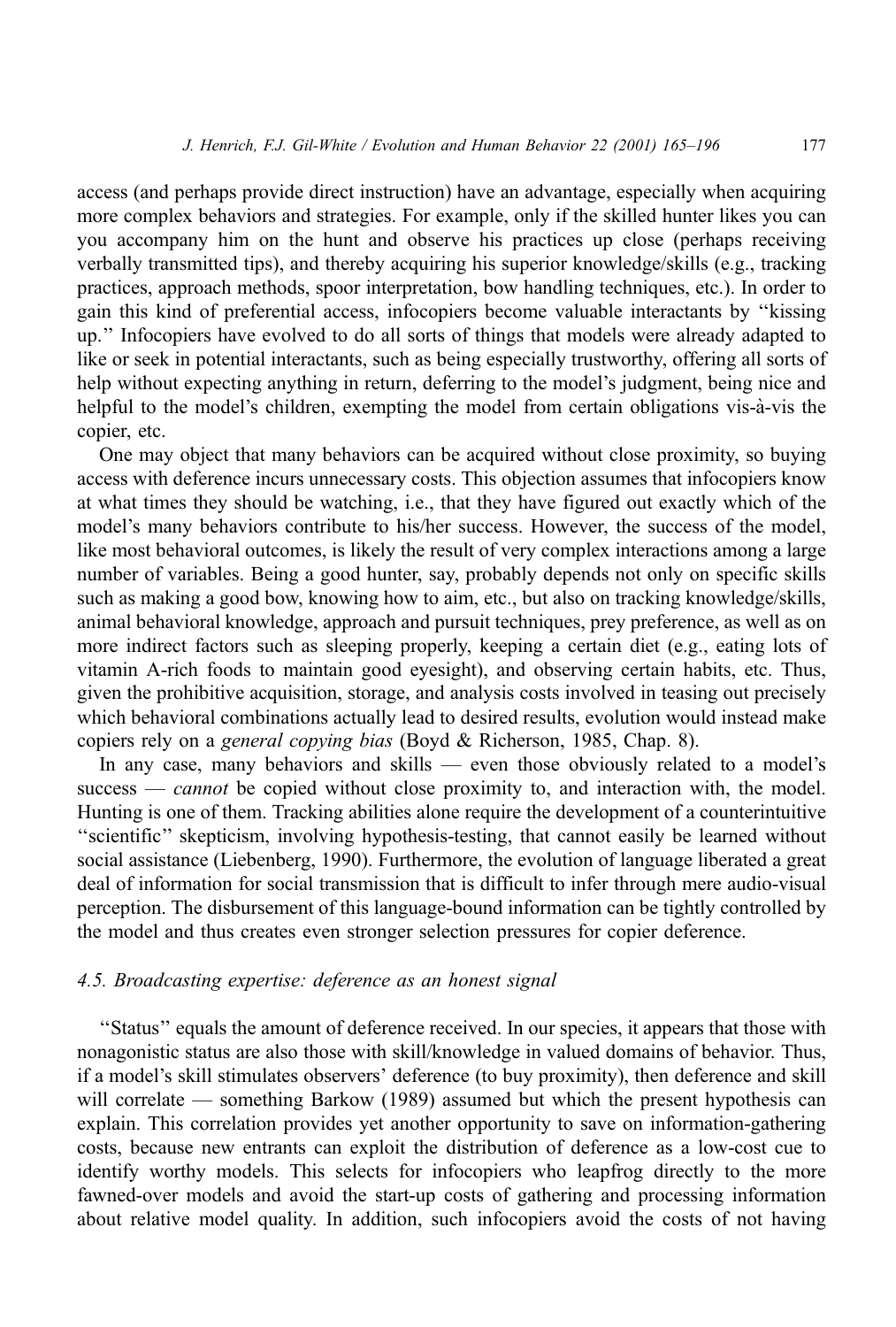adaptive information (specific traits or information about model quality) during the initial stages of learning.

The distribution of deference is a reliable and honest signal of relative model worth because such signals are costly to fake. Sycophants cannot deceive their competitors by deferring to someone they would rather not copy without increasing their total deference costs and losing some access to their preferred models. Sycophants also cannot easily conceal deference directed to the desired model, for this entails a bias for private deference and therefore a reduction in total deference, and hence in less access. Moreover, models should prefer public displays of deference in order to broadcast their prestige and attract more clients.

Thus, *default infocopiers*, when unsure about model quality, evolved to prefer "models" with the largest and most lavish clienteles." As information about relative skill differences becomes available, infocopiers can switch their focus if a superior model is found. Concurrently, they improve their skills somewhat via individual learning.

If every naïve starts out with a model perceived to be (as per deference received) the most skilled individual, then everybody's initial goal is the best, or close to the best, currently available transmissible idea, behavior, or strategy. If copying is reasonably reliable, effective cultural traits can spread rapidly. Thus, *prestige-biased guided variation* allows populations to approach adaptive optima much faster than they would under Boyd and Richerson's (1985) *guided variation*, which lacks the information-channeling force of prestige distributions.

A hunting example will illustrate the above argument. Novice hunters may assess who is most successful among experienced hunters by comparing daily returns. However, picking a model on the basis of this 1-day sample is risky, for hunting success will exhibit much shortterm variance. Only hunting returns averaged over a great many days will reliably predict hunting skill. Thus, novices are initially better off selecting models who are already favored by others. Later, after they have accumulated their own long-term samples, they can refine these borrowed judgments. Hunting returns are hard to fake — and if they bring prestige, they will be advertised — so information-gathering costs are substantially reduced for novices.<sup>4</sup>

# 4.6. Coevolution of copiers and their models

Some further implications of our theory arise from considering the coevolution between copiers and models. In prestige, clients choose whom they defer to, so a kind of "market" results. Like "firms," models compete for "customers" (the copiers) who shop around for the best deal. Models should be sensitive to how "profit curves" change with added clients, for these "firms" can have too many customers. A hunter's fitness initially increases as more clients raise total deference. So the hunter may prefer having 3 sycophants to 1, but would he want 20? Large hunting parties may scare off potential prey. Thus, good hunters should raise the cost of access by acting more arrogantly as clientele size approaches the optimum. On the other hand, if no practical limit on optimal clientele size exists (e.g., great storytellers), or if means other than arrogance will limit clientele-size (e.g., bodyguards),

<sup>&</sup>lt;sup>4</sup> Although we have been using hunting as our reference example, and hunting is typically a male activity, these arguments apply equally well to females and to the whole range of typically female activities such as food gathering and child care.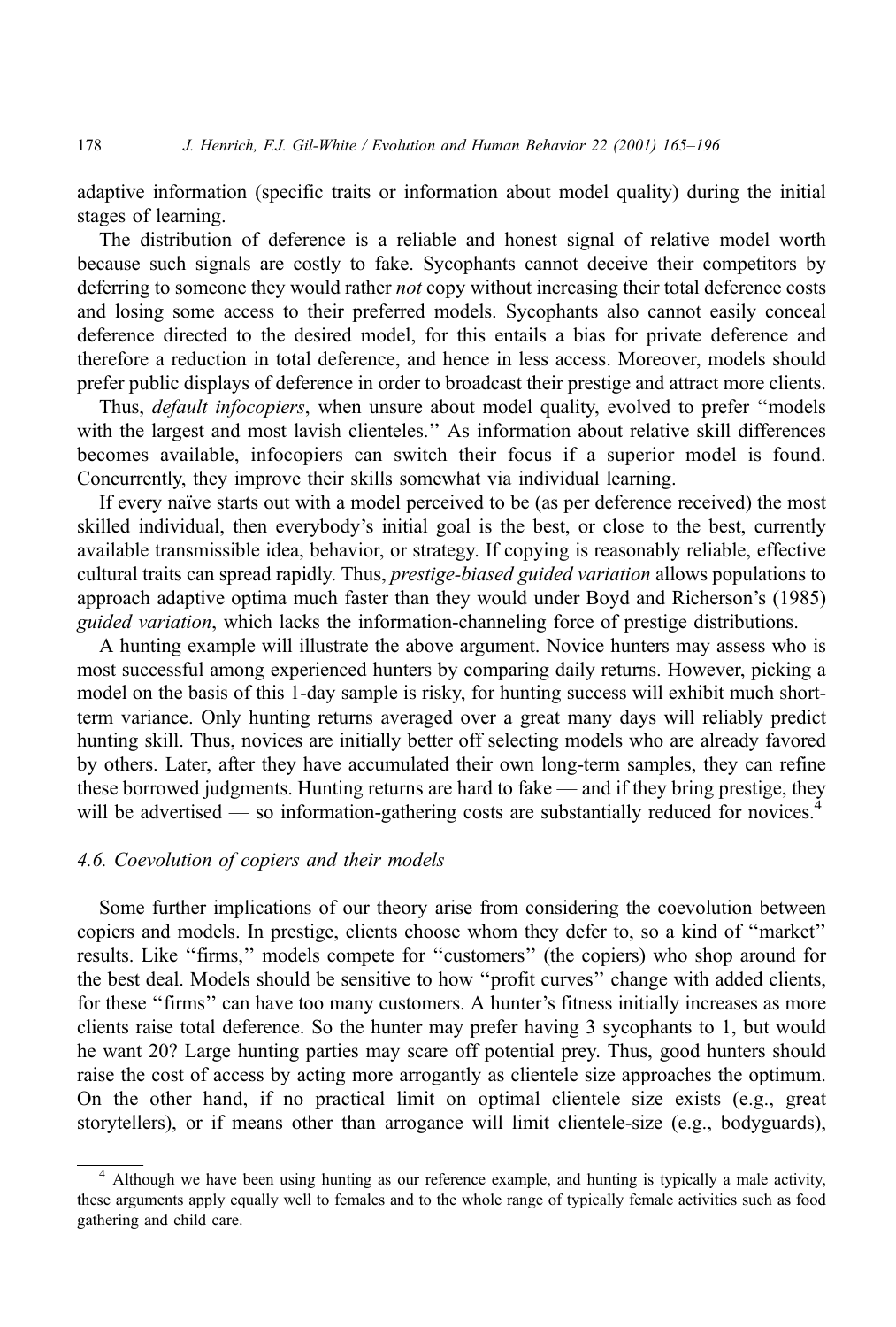then increases in arrogance should *not* accompany growing prestige. Alternatively, if one's benefits do not come directly and primarily from client deference, the prestigious may learn that arrogance is not too costly (e.g., some sports stars). Finally, models should prefer aboveaverage learners because they advertise the model's quality and provide a potential source of valuable information.

For clients, the benefits of access diminish rapidly with increasing clientele size. Competing with more clients may mean less individual attention from the model, so copiers may prefer less popular, lower-quality models with cheaper prices of access.

Careful modeling will be required to understand the full implications of this process. However, we submit that the more competition there is for clients, the "nicer" models should be, because infocopiers evaluate their clientele size, and the price of joining — not just skill. The prestige market thus seems more like an ecology of resource patches (the models) where consumers (the clients) distribute themselves according to the patches' richness and the competition for access. Some readers may reason that if client choice dynamics are fast relative to those governing (1) the entrance of new naïve clients and (2) improvements in model skill and price of access, the system should quickly reach an "ideal free distribution," where every "deal" is the same for the next entrant into the system. At this point, the distribution of deference no longer provides information, so naïve clients should be indifferent as to their choice of model and no stable selection pressure results for an initial bias to prefer models with intense clienteles.

We think this intuition is wrong. If clients are going to pay for their models, they will do so only for above-average models because average skills can be obtained from one's parents without deference payments. So clients will be distributed only over above-average performers, and thus a bias for clientele intensity still narrows the naïve entrant's choices to models skilled enough to have clients. Second, if one person occasionally monopolizes all clients, a prestige-bias takes naïve entrants straight to the best copying "deal." Finally, client choice is probably not so fast that the death, injury, and skill improvements of models do not jolt the system out of equilibrium for significant periods. As in modern markets, equilibria are never achieved and consumers should compare quality and prices, or risk missing a rising star.

We believe this prestige market allows us to explain what appears as a counterintuitive fact: some high-status humans display *subdominant* ethology (deep bows, bringing one's hands to the center of the body, lowering the head, and generally appearing bashful). In contrast, these behaviors are not observed in dominant nonhumans. Self-deprecation is also common in prestige: those receiving applause and awards will publicly "doubt" their worthiness and attribute the gesture more to client generosity than personal prowess (in the US, Oscar-winning movie stars thank everyone, and stand-up comedians credit their success to their "great" audience).

Some elements of dominant pride displays (staring, squared shoulders, chest out, erect posture, stiff-legged gait, etc.) are sometimes evident in prestigious individuals, and may act as an advertisement of status (and, by implication, skill), thus alerting potential followers. However, they are diminished, less common, and apparently unappealing in their strong versions (cf. Goode, 1978, pp.  $21-22$ ). Perhaps, this is because: (1) to the extent that pride signals a dominant individual, it scares off clients and (2) because clients have choices,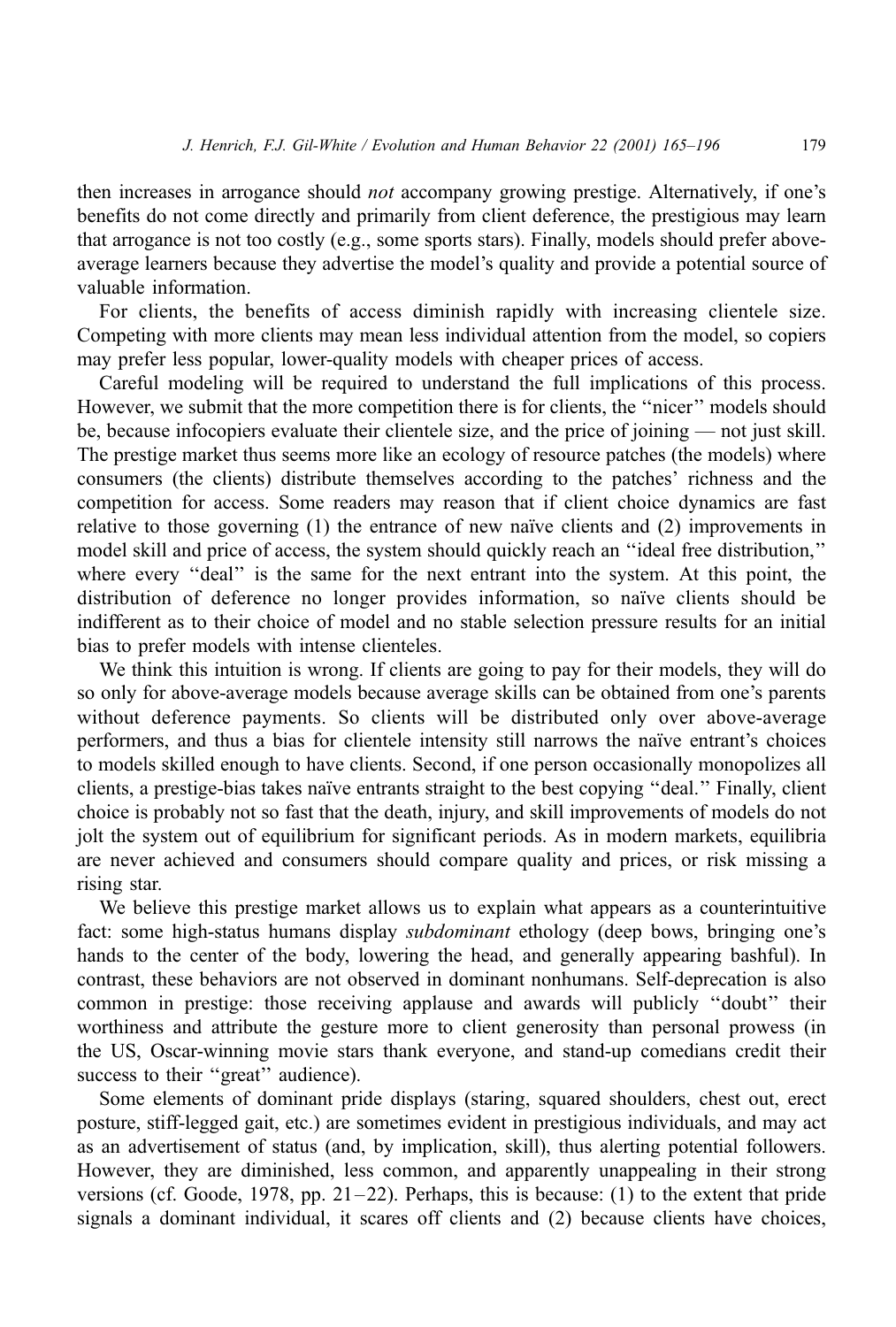models may *learn* to avoid behaviors — beyond any basic attenuations already achieved by selection — that make them less competitive in the prestige market.

# 4.7. Costly signaling, public goods, and prestige

Commonly, those who supply public goods at personal cost earn prestige. Our model does not, by itself, account for this. Deference will not buy altruism, should it depend on it, because those who "cheat" (do not defer) have higher fitness; giving deference in exchange for public goods has a second-order free-rider problem (Boyd & Richerson, 1992). Moreover, one should not want to copy obviously costly behaviors. However, perhaps excelling in domains generating public goods helps broadcast the altruist's copy-worthy skills. Everytime a hunter shares a big kill with the group, his prowess is more likely to be noticed and remembered by others. All other things equal, models who excel in domains with better broadcast opportunities will gain more clients, more prestige, and more fitness-enhancing deference. Consequently, there should be a preference for behaviors that facilitate such broadcast opportunities — and providing public goods often furnishes such an opportunity (Smith & Bliege Bird, 2000).

# 5. Predictions and evidence

Here we present predictions derived from the information goods theory, and the available evidence. Not all predictions below are unique to this theory but, as a group, they cannot be better accounted for by any competing model.

#### 5.1. General predictions about prestige, skill, and age

#### 5.1.1. Skilled individuals have higher status

Individuals will seek out and pay deference to highly skilled individuals in exchange for copying access. The relation between skill and status is also predicted by the tangible goods hypothesis discussed earlier.

In geographically diverse societies, numerous ethnographers have observed the relationship between hunting skill and status. For example, among the Kuna, an island-living population that hunts and farms on Panama's Caribbean coast, a lifetime record of tapir kills is kept (i.e., remembered) for each male. Males with the most tapir kills (a measure of hunting skill) receive higher status (Ventocilla et al., 1995, pp. 39–40). Among the Naskapi, hunting knowledge about animal migratory patterns, feeding cycles, tracking, etc., confers prestige (Moore, 1957). Among the Cubeo, Goldman (1979, p. 57) writes, "hunting, in summary, is a distinctive pursuit and marks one for prominence" (jaguar teeth are used to make girdles, which mark one's high status). Among the Siriono (Bolivian foragers), Holmberg (1985, p. 58) notes, "If a man is a good hunter, his status is apt to be high." Stearman (1984) further confirmed this for the recently settled Yuquí, who are probably closely related cultural relatives of the Siriono. Among the hunters in the Kalahari, "Although no one is in command, an informal leadership may develop and parties tend to form around good

180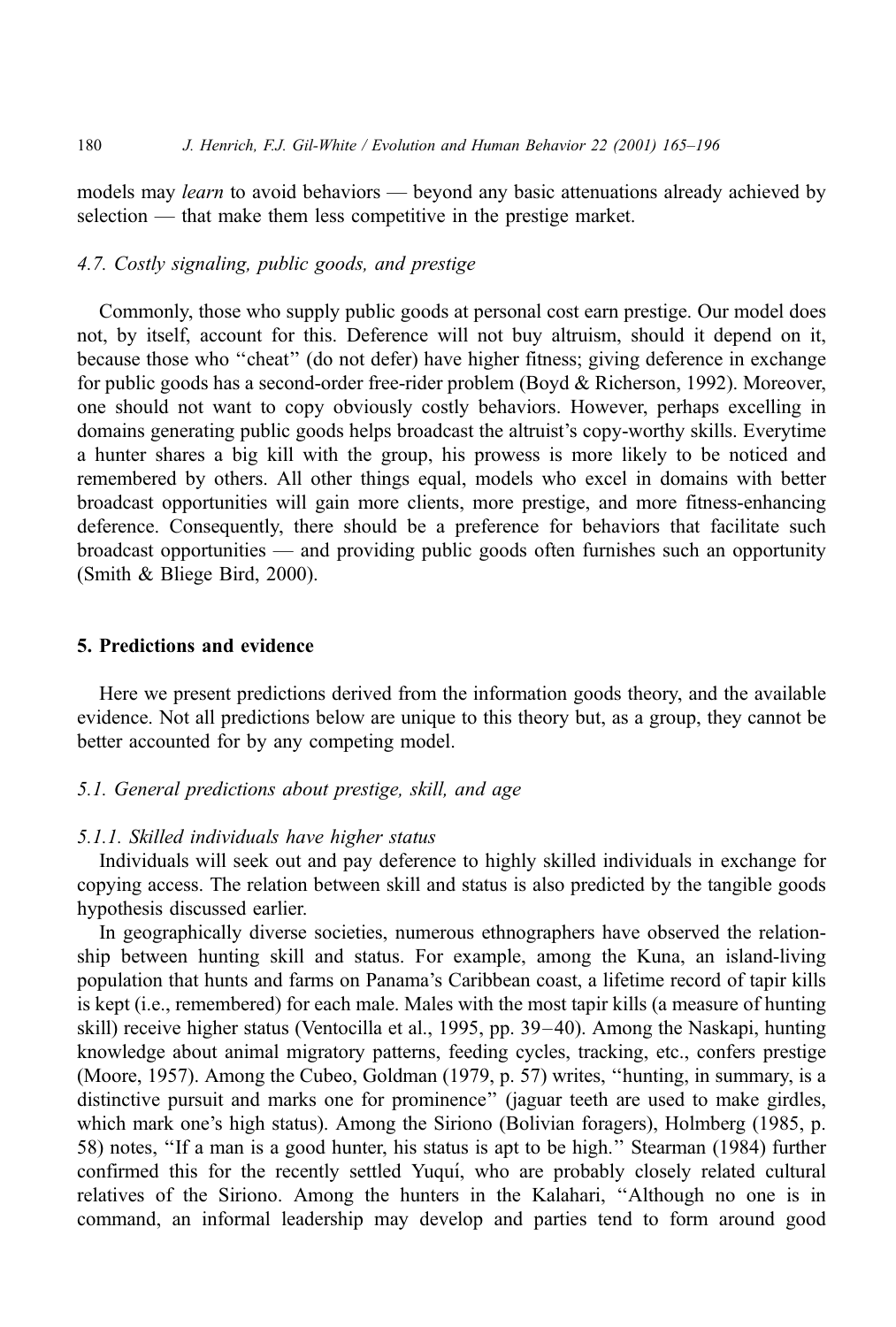hunters" Liebenberg (1990, p. 55). After reviewing the literature on foraging societies, Kelly (1995) argues that hunting large game is always a highly valued activity, and hunting skill is a primary means to acquire prestige.<sup>5</sup>

Excelling in certain other domains is also commonly associated with status throughout the ethnographic literature, particularly in simpler societies. These include combat (e.g., Yanomano: Chagnon, 1992; Achuar: Patton, 2000), oration (e.g., Semai, Dentan, 1979, p. 69; Benkulu: Fessler, 1999; Kuna: Howe, 1986; !Kung: Lee, 1979, pp. 343–344), and healing/ supernatural knowledge (Lee, 1979, pp. 343–344; Simmons, 1945). Counting systems to keep track of an individual's successes in combat (i.e., their "kills") are common (e.g., Bateson, 1958, p. 48; Murphy, 1960). Farming and herding skill are an important criterion for status in small farming communities in rural New Zealand and, moreover, people feel that this is "natural" and in need of no justification (Hatch, 1992, pp.  $89-90$ , 102, 108-109).

Coleman (1961) asked adolescent males what qualities were necessary to be respected by male peers, and by female peers. Students ranked athletic skill at the top, and scholastic skill at either the bottom or second-to-last, for both questions (the list of 6 options also included "being in the leading crowd," "having a nice car," etc). This shows (1) the importance of skill and (2) the effects of local culture in making some domains relevant.

# 5.1.2. Older individuals will tend to get more prestige than vounger ones

Age is a proxy for skill/knowledge/success; the longer someone has lived, the more and better skills/knowledge he/she has likely accumulated. Simply living longer is a complex "skill" with acquirable components. Deference toward elders allows proximity and thereby promotes the acquisition of useful information. This reasoning predicts a general correlation between age and prestige, and also that elderly individuals will maintain their status well past their prime. In contrast, the status of elderly nonhuman primates usually falls in tandem with their coercive powers.

This prediction does not hopelessly confound prestige with dominance, or with conventional reciprocity, because, though older people receive deference, (1) some older individuals cannot deploy *force or force threat*, (2) many elderly are unable to reciprocate good turns in tangible currencies (or at least will not do so for much longer), and (3) one can determine whether deference towards elders has prestige vs. dominance ethology/psychology.

The best current evidence for the relationship between age and prestige comes from behavior towards the elderly. Despite being unable to contribute to the household or community economy, or reciprocate in tangible benefits, the very old will nevertheless often become high in status. This should not be the case if all nonagonistic status is reducible to exchange for tangible goods. Simmons (1945) provides evidence for this in an extensive cross-cultural survey of the role of the aged in 72 simple societies, 69 of which are known from ethnographic rather than historical sources. Of these 69, 46 include explicit ethnographic mention of (often quite extreme) respect, deference, reverence, homage, or

<sup>&</sup>lt;sup>5</sup> For additional examples see: Aché: Hawkes, 1991; !Kung: Lee, 1979; Naskapi: Moore, 1957; Shuaranahua: Siskind, 1973; Cashinahua: Kensinger, 1995; Efe: Bailey, 1991; Shavante: Maybury-Lewis, 1967; Meriam: Bliege Bird & Bird, 1997.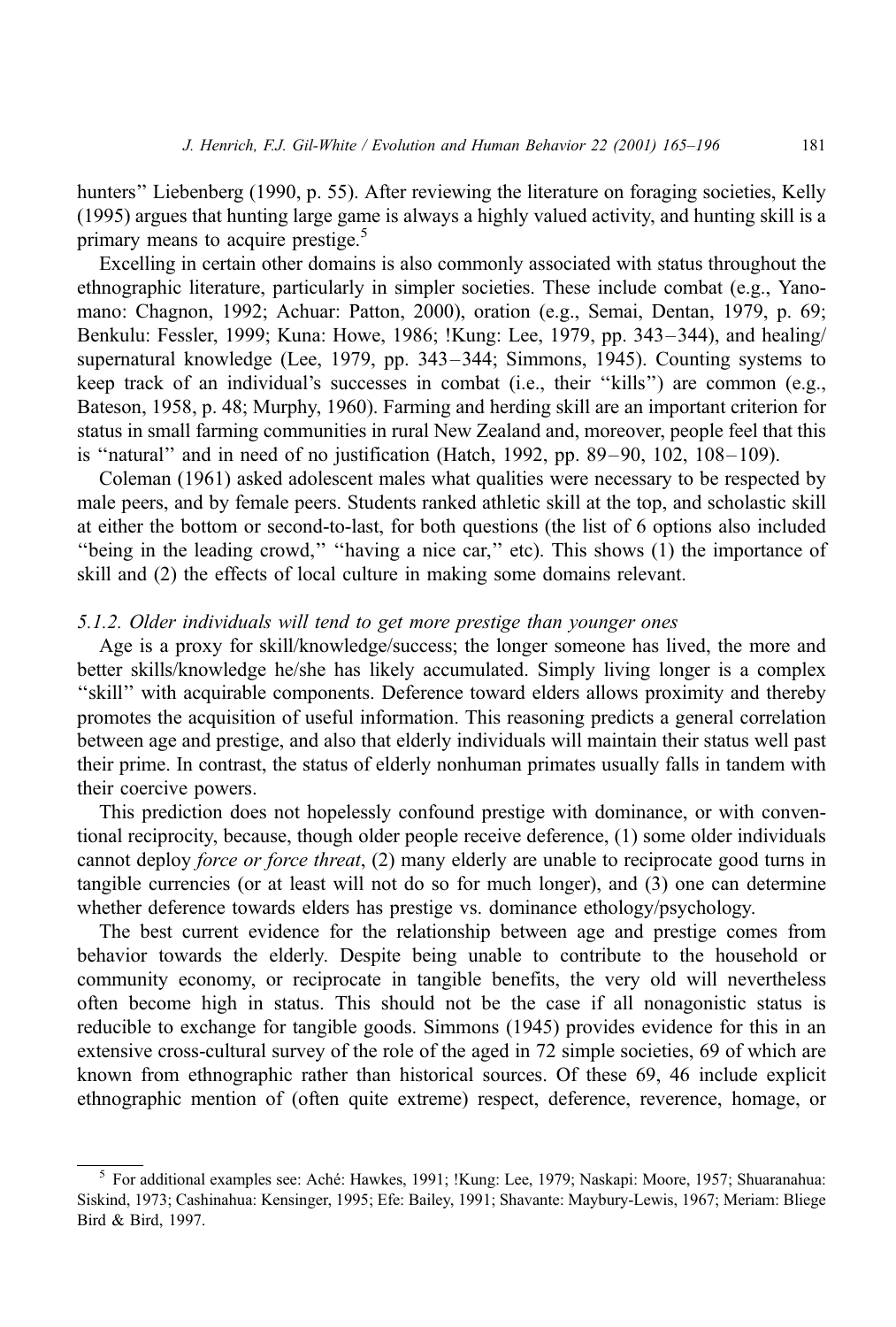obeisance to the aged. From 5 more, the high status of the elderly can be inferred (e.g., a requirement that chiefly roles be filled by elders). Simmons (p. 79) observes that "the most striking fact about respect for old age is its widespread occurrence ... practically universal in all known societies."

Simmons (ibid.) also notes that "There have usually been extenuating circumstances, qualifying conditions, and  $\dots$  a 'prime of life' in old age — when prestige has been attained; and other circumstances under which it has been denied or has practically disappeared." Tellingly for our hypothesis, the most important moderating variable seems to be the elderly's obvious skills/knowledge or lack thereof. For virtually all of the sample, there is ethnographic mention of recognized bodies of knowledge that only the aged possess, or possess in obvious superabundance relative to younger people (magic, lore, hunting skills, calendrical, and traditional knowledge, medicine, etc.). Respect towards individual elderly persons varies considerably, and those with acknowledged expertise are most highly respected. Neglect of the aged appears invariably to follow senility and decrepitude, which make information transfer either moot or impossible. When variability in respect is extreme, with some elderly but not others suffering serious neglect, ethnographers typically report that the aged can only escape neglect if they possess valuable knowledge and skills. Simmons  $(1945, pp. 50-51)$  concludes:

Most primitive societies have insured some respect for the aged — often remarkable deference ... at least until they have become so "overaged" that they are obviously powerless and incompetent . . . respect for old age has, as a rule, been accorded to persons on the basis of ... their extensive knowledge, seasoned experience, expert skill, power to work magic, exercise of priestly functions, control of property rights, or manipulation of family prerogatives ... their skill in games, dances, songs, and storytelling.

Despite their physical weakness the elderly certainly hold much political sway (sometimes total). A full 52 (out of 72) societies in the sample boasted aged chiefs, and many *require* advanced age for the role. There is also widespread participation of the aged in councils and they tend to be generally influential even when there is no institutional office to fill.

Silverman and Maxwell (1978), like us, see a link between expertise and deference to the aged. In a randomly selected sample of 34 small-scale societies they found only two with no ethnographic mention of deference towards the elderly.

# 5.1.3. Individuals with perceived skill/knowledge receive privileges, and are excused from certain social obligations

Those with real or perceived skill will see an asymmetrical flow of "perks" in their favor. The tangible goods hypothesis also makes this prediction.

A variety of ethnographic data confirms this prediction. Bateson (1958, p. 91), for example, found a case among the Iatmul in which a man "had sufficient standing in the community to marry his own wife's mother, and this while his wife was still alive and married to him. He was a great sorcerer and at the same time a great debater and fighter. It was nobody's business to say him nay ...." Similarly, Hawkes (1990, 1991) reports that Aché males more frequently "overlook" sexual liaisons between their wives and highly skilled hunters.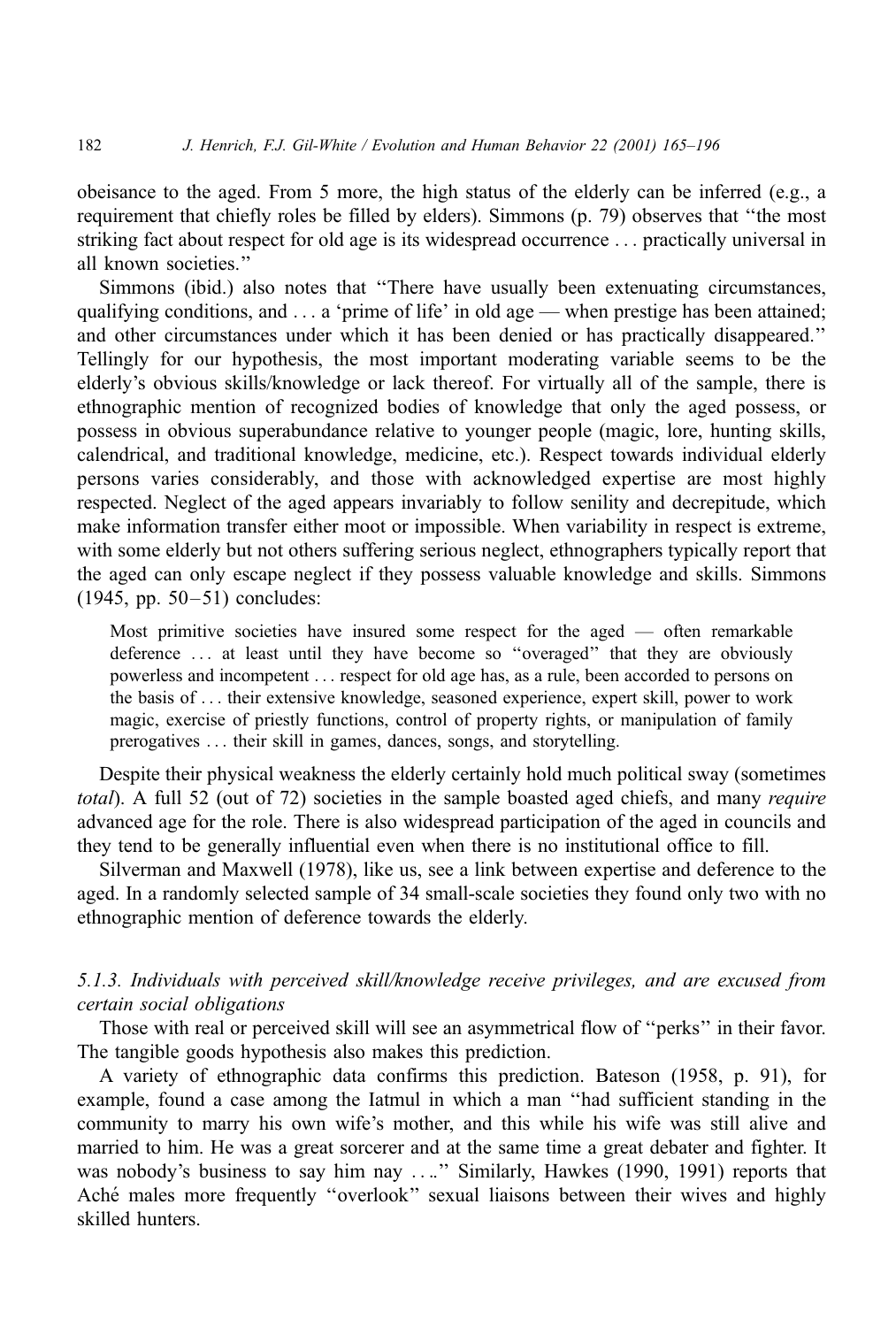In small-scale societies, the elderly tend to be prestigious, perhaps due to their accumulated experience, and this often translates into specific institutionalized perquisites and norm exceptions. The following age-perk illustrations are culled from Simmons (1945). Aged Omaha were no longer obliged to scarify themselves when someone died. Among Tasmanians, old people get the best food. Beer drinking was formerly an exclusive right of Akamba "grandfathers," and the wood from a certain "spirit tree" could only be used by an old man or woman. Old Todas were accorded special privileges in the "catching of buffalo" at the funeral services. Aged Ainu had the exclusive privilege of conversing with foreigners. Aged Crow were excused from unpleasant tasks, and at the Sun dance ceremonies they were free to move at will.

Some experiments support the idea that there is a psychological bias to exempt prestigious individuals from some social sanctions and confer perquisites on them. For example, Bickman (1971) showed that subjects are more honest towards high-status individuals, i.e., those wearing business suits. Ungar (1981), with a similar manipulation, found that when high-status individuals offer excuses (claiming that somebody else is to blame) they are derogated less than low-status individuals, even though nobody is fooled about who is to blame.

# 5.1.4. Skillful individuals evoke prestige-deference and are well thought of in their social group

Those with real or perceived skill are popular. Their followers will seek to preferentially maintain proximity and interaction with them. The tangible goods model predicts this, but our theory also predicts that even if skilled individuals do not confer *tangible* benefits they will remain attractive, as information goods may remain available.

Psychological studies have repeatedly shown a correlation between skill and companion desirability. Gross and Johnson (1984) measured performance in 12 athletic skills (including running, swimming, basketball, and soccer abilities), and preferences for work and playmates. For 69 boys (ages  $9-13$ ), their performance scores in 9 of 12 skill areas was positively correlated with their preference scores; while among 39 girls, the same was true of 7 out of 12 skills (also see Moore & Fall, 1970; Thomas & Chissom, 1973).

Economic experiments using real monetary rewards show that more skilled individuals receive benefits from less skilled individuals. For example, (Ball, Eckel, Grossman, & Zane, unpublished observation) manipulated apparent skill by making the results of an apparent "trivia quiz" known to participants. In subsequent bargaining interactions, prices were higher when high-status sellers faced low-status buyers and lower when low-status sellers faced high-status buyers relative to controls. Performance on the trivia quiz is the only information participants have about each other, so players seem motivated to defer (at a real financial cost) to more skilled individuals.

## 5.2. Predictions about imitation, biased transmission, and influence

### 5.2.1. People preferentially copy skilled/successful individuals

Miller and Dollard  $(1941)$  claimed that the "prestigious" — defined as skilled or successful individuals in the immediate circumstances — are preferentially copied. Rosen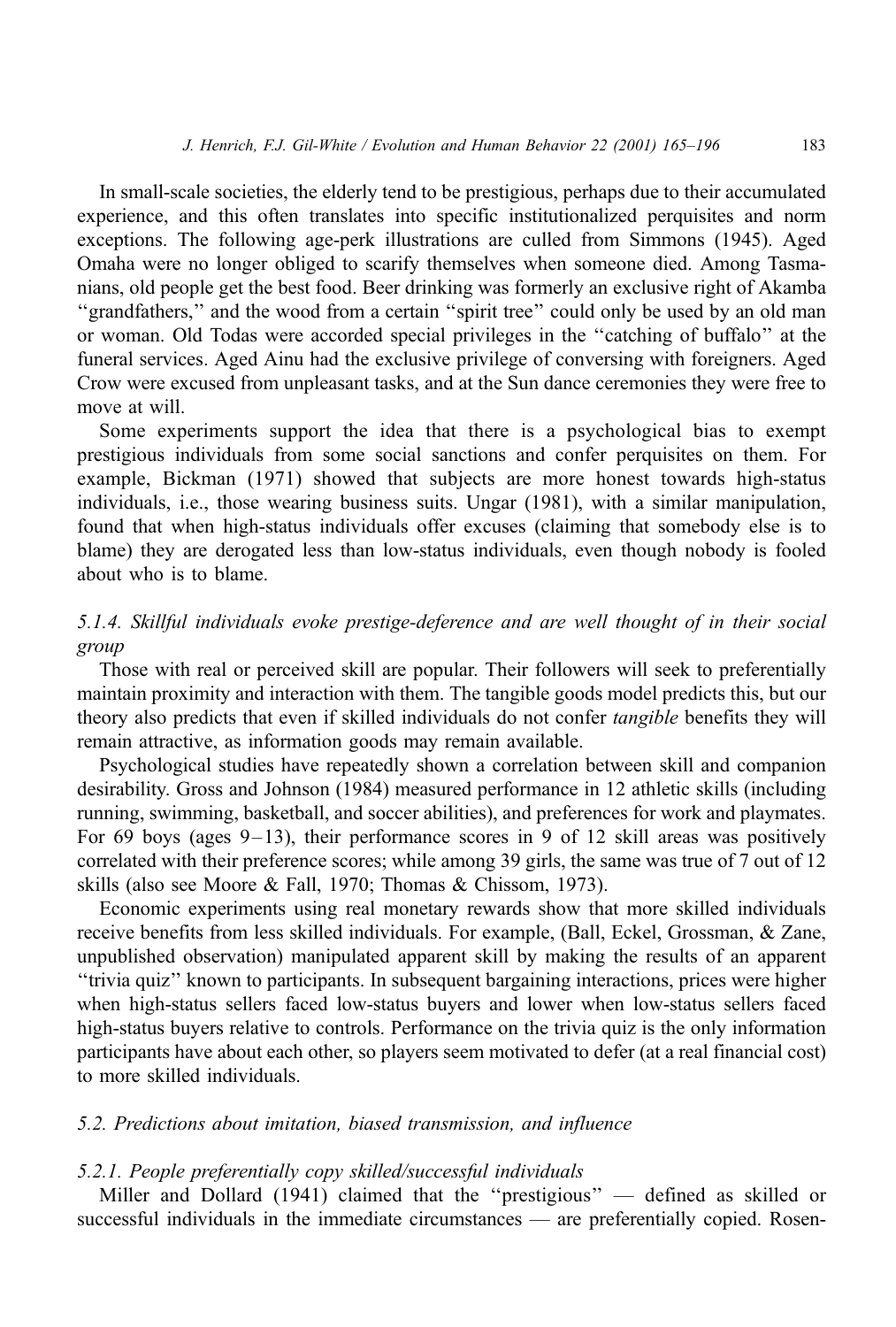baum and Tucker (1962) tested this by asking pairs of subjects to pick winners in horse races. Subjects showed a strong propensity to imitate the choices (i.e., horse "A" or "B") of models with a "high competence" (those with a high frequency of correct answers), even though each subject faced a different race (see also Baron, 1970). Qualitatively similar results have been repeatedly obtained (Chalmers, Horne, & Rosenbaum, 1963; Greenfeld & Kuznicki, 1975; Kelman, 1958; Mausner, 1954; Mausner & Bloch, 1957).

Age and competence interact to influence copying bias. In a study using second-graders, Brody and Stoneman (1985) showed that age and competence interact to influence the copying bias. In order of decreasing preference, second-graders copy: same-age/highcompetence, younger/high-competence, same-age/low-competence, younger/low-competence. When competence information on an *unrelated* task was available, it was a much stronger determinant of imitation than age. Brody and Stoneman (1981) also show that children will preferentially imitate older and same age models over younger models when the models are observed side-by-side in the "favorite food game."

Several studies have found that investment decisions are based on copying good performers. In a multi-round investment experiment involving substantial stakes, Kroll and Levy (1992) unexpectedly found that when the performance of players (MBA students) was posted between rounds for all to see, participants "mimicked" the behavior of topperformers, even though players were rewarded competitively. In contrast to a previous experiment in which nothing was posted, copying high performers here allowed the whole group to move much closer to the optimal allocation behavior. Similarly, Offerman and Sonnemans (1998) show that players making investment decisions tended to copy the beliefs of successful investors (based on past performance) about the current state of the environment, even though imitators knew that good investors possessed the same information as they did (also see Pingle, 1995; Pingle & Day, 1996).

#### 5.2.2. Prestigious individuals are influential, even beyond their domain of expertise

Like behavioral traits, the ideas, values, and opinions of prestigious individuals are also likely to be copied (Gibb, 1954, p. 252). Because figuring out which combinations of ideas, beliefs, and behaviors make someone successful is costly and difficult, selection favored a general copying bias, which also tends to make prestigious individuals generally influential (as people copy and internalize their opinions). Furthermore, much of the information that leads to success in one domain will often be transferable to others. This is probably why acquiring skill in one domain (e.g., a martial art) is often touted as promoting success in many other areas. For example, problem-solving methods, goalachieving strategies, eye-hand coordination, control over one's emotions, etc., are useful across several domains. Thus, prestigious individuals tend to be influential. No competing theory makes this prediction.

Ethnographic accounts of the influence of prestigious individuals are common. Goldman (1979, p. 155) writes that a Cubeo headman "is the chairman of discussions and arbiter of disputes. He has no authority to order punishment, although his opinion carries weight." Among the Meriam of the Torres Strait, great turtle hunters are permitted to speak and are listened to more than others, despite the fact that their skill in hunting turtles gives no direct indication of their skill in public affairs or politics (Smith  $\&$  Bliege Bird, 2000).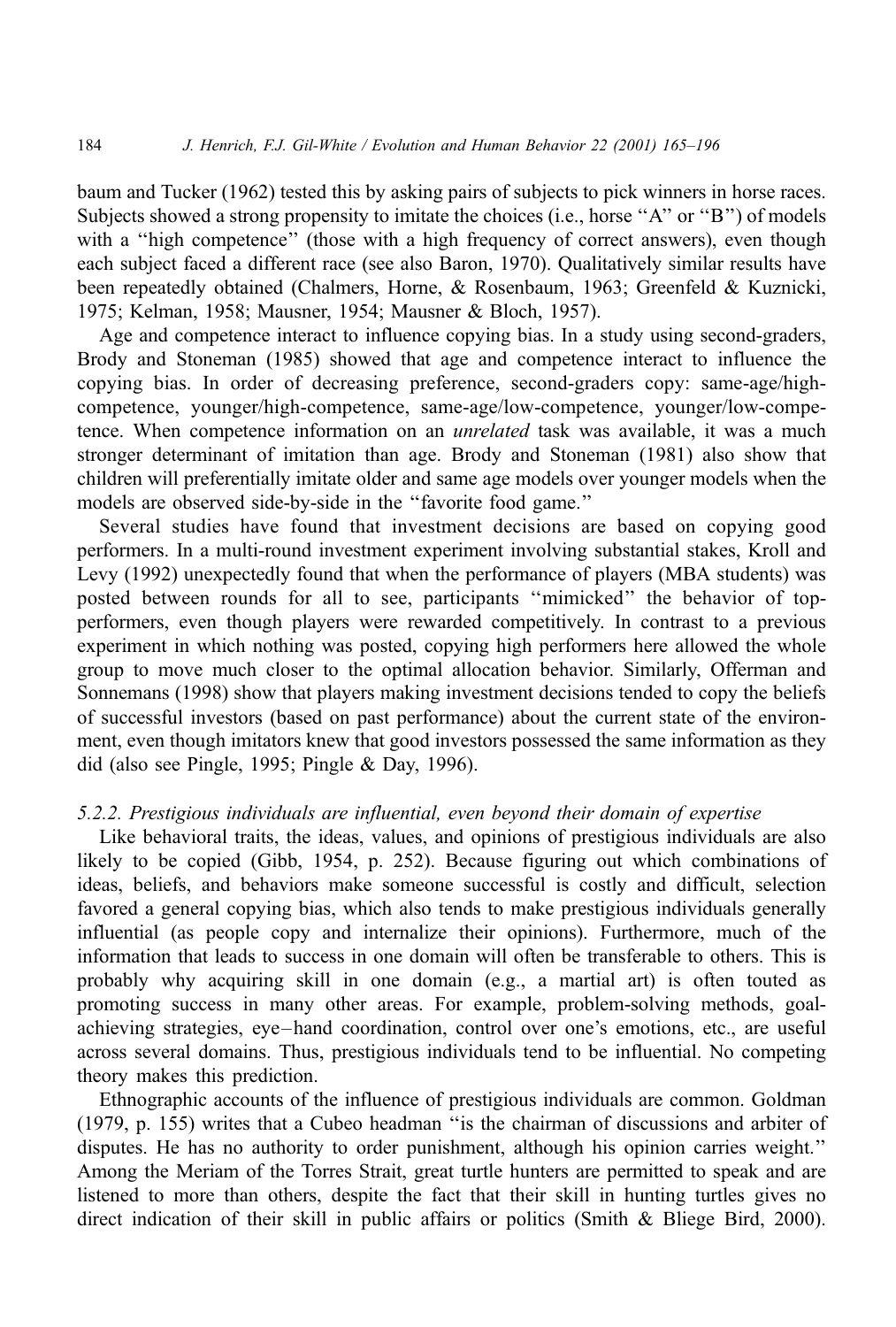Skilled !Kung orators, arguers, ritual specialists, and hunters "may speak out more than others [in group discussion], may be deferred to by other discussants, and one gets the feeling that their opinions hold a bit more weight than the opinions of other discussants" (Lee, 1979, p. 343).

Ryckman et al. (1972) demonstrated prestige influence by examining how "locus of control" ("internal" vs. "external") interacts with a prestigious source in attitude change. "Externals" are fatalistic, whereas "internals" feel "in control" due to their skill and/or determination. Using the topic of "student activism," researchers elicited the opinions of subjects in three conditions: (1) after hearing the opinion of an expert in student activism ("relevant condition"), (2) after hearing the opinions of an expert on the Ming Dynasty ("irrelevant condition"), and (3) after hearing no opinions (the control). They found that "externals" (80% of the general population), in both the relevant and irrelevant expert conditions, and in contrast to the control, shifted their attitudes toward those of the prestigious individual. The effect size was identical in the relevant and irrelevant conditions. In contrast, neither expert had any effect on the opinions of internals. The researchers report that the lack of an effect for internals may result from their apparent awareness of the point of the experiment and their strong distaste for such manipulations. Ritchie and Phares (1969) obtained a similar result using the topic of national budget priorities. Rosenbaum and Tucker (1962) also found that competent models are copied even when their competence is unrelated to the copier's circumstances.

A study by Tannenbaum (1956) investigated the effect of a prestigious source on attitude (opinion) change and found important effects. The sources used were: (1) a prominent individual, (2) a prominent newspaper, and (3) a prominent social group. His  $3 \times 3$  design tested for how the same source would bias subjects who (1) had prior respect for the source, (2) were previously neutral towards it, or (3) had prior disrespect for it, on an attitude item they (1) previously agreed with, (2) were previously neutral towards, or (3) previously disagreed with. He tested the effects of the source's positive and negative attitudes and found that subjects' attitudes were pulled closer to those of the source, even when subjects' prior opinions were contrary. Methodological problems of earlier research were avoided here (Asch. 1948).

Social learning should dominate when individual learning is difficult or costly, and this extends to prestige effects on influence. Studies show source expertise has greater impact when distraction is high (Kiesler & Mathog, 1968) and when topic-relevant knowledge is low (Wood & Kallgren, 1988). When the amount of scrutiny devoted to an argument is manipulated by presenting message recipients with written vs. taped arguments, source expertise has a greater impact on attitudes (Andreoli & Worchel, 1978). When arguments are ambiguous (difficult to evaluate), expert sources are more persuasive (Chaiken  $\&$ Maheswaran, 1994). And, when messages are run faster to impair ease of processing, listeners rely more on source expertise than argument quality (Moore, Hausknecht,  $\&$ Thamodaran, 1986).

The attractiveness construct shows very little consistency across researchers, and it does not always involve varying *physical* attractiveness while controlling for other sources of likeability (Petty & Wegener, 1998, p. 345). In one study that avoids these problems, Haiman (1949) showed that a model's prestige and perceived competence significantly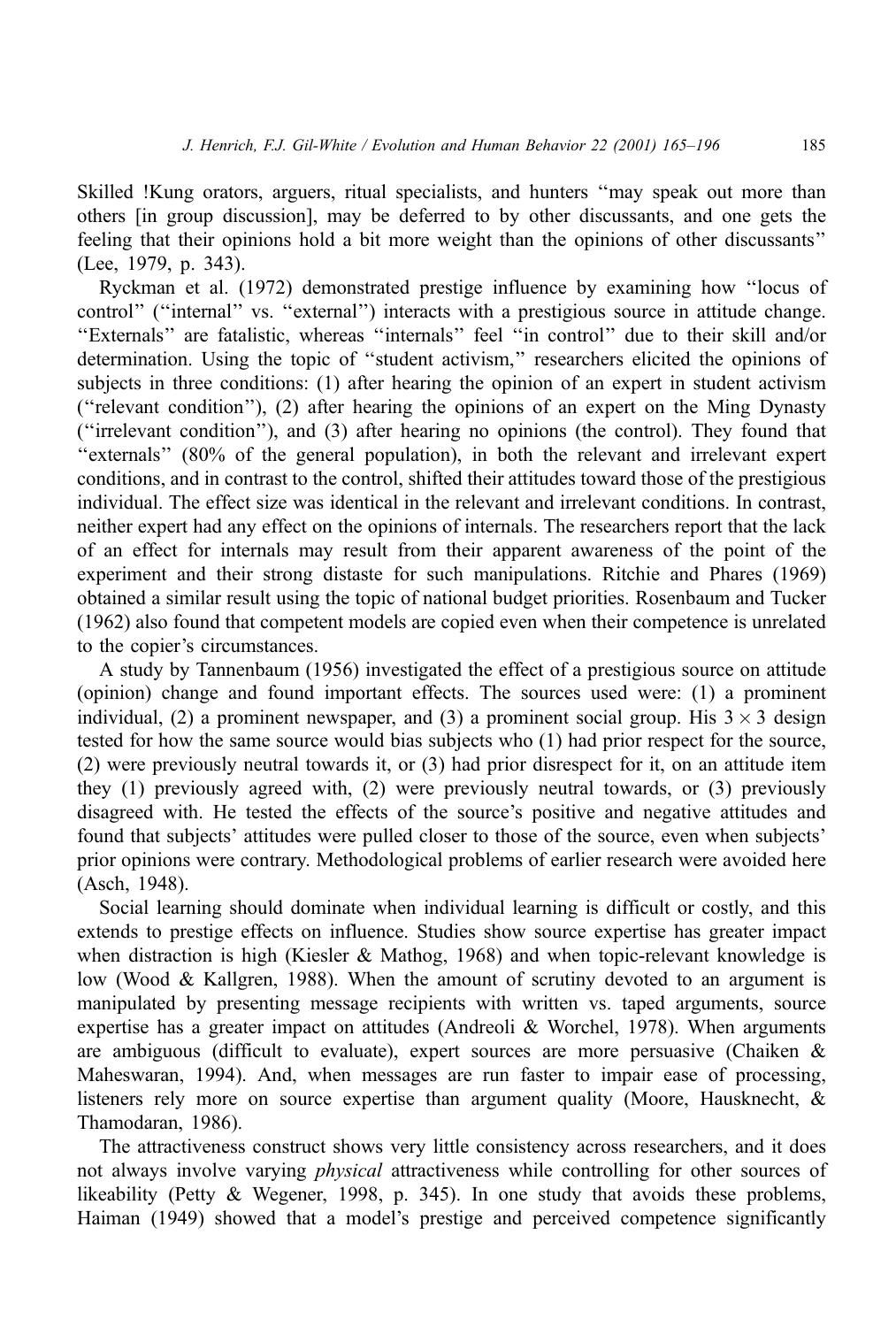affected opinions, while perceived physical attractiveness, "likeability," and "fair-mindedness" did not.

#### 5.2.3. Prestigious individuals are memorable

People should more accurately remember what prestigious individuals do and say compared to nonprestigious individuals.

Holtgraves, Srull, and Socall (1989) found that subjects recalled better the conversational contributions of an individual when they were told he was "the boss." In the high-status condition, subjects were told that one of the individuals was "the boss." In the *equal-status* condition, both interactants were identified as "co-executives." Subjects recalled what the "boss" said significantly better than what the others said in both treatments. Since "the boss" here is not the experimental subject's boss, the effect probably results from inferring that his superior skills made him someone's boss - thus, it's prestige rather than dominance vis-à-vis the subject.<sup>6</sup>

# 5.2.4. Prestigious individuals, but not dominant ones, are preferentially copied in many behavioral domains

Those who are freely deferred to — even when their skills have not been directly evaluated by the copier — should be copied because of the superior information they typically possess. However, the same should not be true for dominant individuals, unless individuals are copying the combat/dominance skills in an effort to become dominant. If nonconformity with the dominant individual's behavior is taken as a challenge, individuals should copy, but only in the presence of the dominant individual, and only to appease him (a matter of compliance rather than internalization; see Kelman, 1958). Prestige-biased information transfers should have greater postinteraction stability than dominance-induced or pure-tangible-goods-induced transfers. No competing theory makes this prediction. Some work suggests that dominant sources have influence, but it does not examine the degree to which it is compliance rather than internalization (Petty & Wegener, 1998, p. 346).

In his review of the literature on the *Diffusion of Innovations*, Rogers (1995) argues that "local opinion leaders" strongly influence diffusion processes. These leaders are: (1) locally high in social status (e.g., high status within the village or village cluster), (2) well respected (indicating prestige rather than dominance), (3) widely connected, and (4) effective social models. After local opinion leaders adopt a novel practice or technology, it tends to spread much more rapidly, whereas prior to this it may not have spread at all. Rogers argues that "social imitation" is the heart of the diffusion process.

Labov (1972, 1980) shows that dialect change is led by individuals with high status in their local community. In Philadelphia, upper-class working women pioneer novel sound changes

 $6$  Holtgraves et al. (1989) also manipulated when subjects received the status information: before or after the reading or observing task (they tested both recall and recognition using both observation of live action and reading tasks). Contrary to the researchers' initial hypotheses, but in accordance with the predictions of the information goods theory, high status showed a significant retention effect in the "before," but not in the "after," condition. Only in the before condition can status information have an effect on attention and encoding processes with consequent results in memory stability.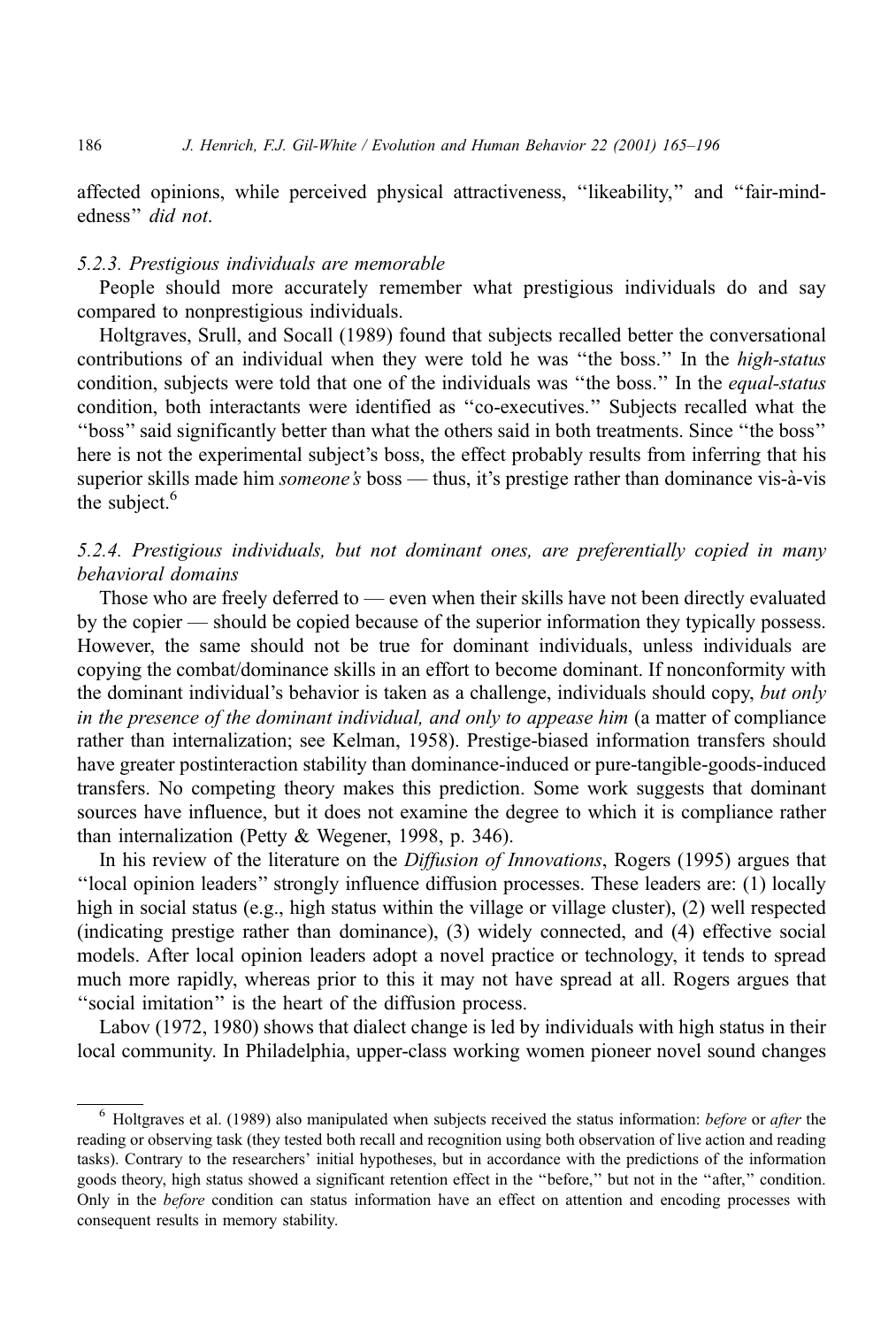that spread through the social strata. Similarly, in Martha's Vineyard, most do not notice dialect differences between themselves and mainlanders. Yet, they have granted considerable social status to local fishermen — who exemplify the local spirit of resistance and tradition which has led to inadvertent copying of distinctive linguistic markers.

Using a task that involved guiding a marble through a maze, Bauer, Schlottmann, Bates, and Masters (1983) showed that female undergraduates preferentially copy the "style" of a prestigious model over a lower-status model, where the time taken to navigate the maze is the dependent measure. The "high" prestige condition subjects observed a "professionally attired PhD," while in the "low" prestige condition subjects observed an "immature-looking college student" (both female). Both models took about 70 s to perform the task, but the prestigious models displayed a "slow and deliberate" style. Subjects copied this style, and as a consequence, performed much more slowly (in time to completion) than subjects with the low-prestige model (or in the no-model control). The work confirms previous research on the effect of prestigious models (Bandura & Kupers, 1964; Harvey & Rutherford, 1960; Lefkowitz, Blake & Mouton, 1955).

# 5.3. Predictions about ethological patterns

#### 5.3.1. Prestigious individuals will be gazed at more

For effective copying, clients must gaze at prestigious models longer and more frequently. No competing theory predicts this.

In the Bauer et al.'s (1983) maze navigation task described above, the researchers also recorded the amount of time that subjects spent watching each of the models (a measure they termed "visual fixation"). Bauer et al. do not provide the data, but they specify that the highprestige model was watched significantly more than the low-prestige model. They also note a significant correlation between "time to completion" of the maze (the modeled behavior) and time spent staring at the model. Thus, those who watch the model longer are also more likely to acquire her behavior *(all participants were female)*.

#### 5.3.2. Absent other information, individuals should infer prestige status from ethology

In the absence of personal knowledge and experience, people should pick out prestigious members of a social group simply by observing the ethological displays of group members.

# 5.3.3. The ethologies and other behaviors elicited by dominant and prestigious individuals will contrast in predictable ways

These are enumerated as follows: (1) prestigious individuals get direct and plentiful attention, dominant individuals get furtive glances, (2) in prestige, but not in dominancehierarchies, lower-ranked individuals will seek close contact with the higher-ranked, who will be preferentially copied, and (3) prestigious individuals receive more *freely* conferred gifts (and other tokens) than dominant individuals.

Ethological studies of children have explored questions that bear directly on our predictions. Hold (1976) explored the relationship between status and attention, imitation, and other pertinent variables. Similarly, Abramovitch (1976) tested the relationship between dominance and proximity, on the one hand, and dominance and attention, on the other.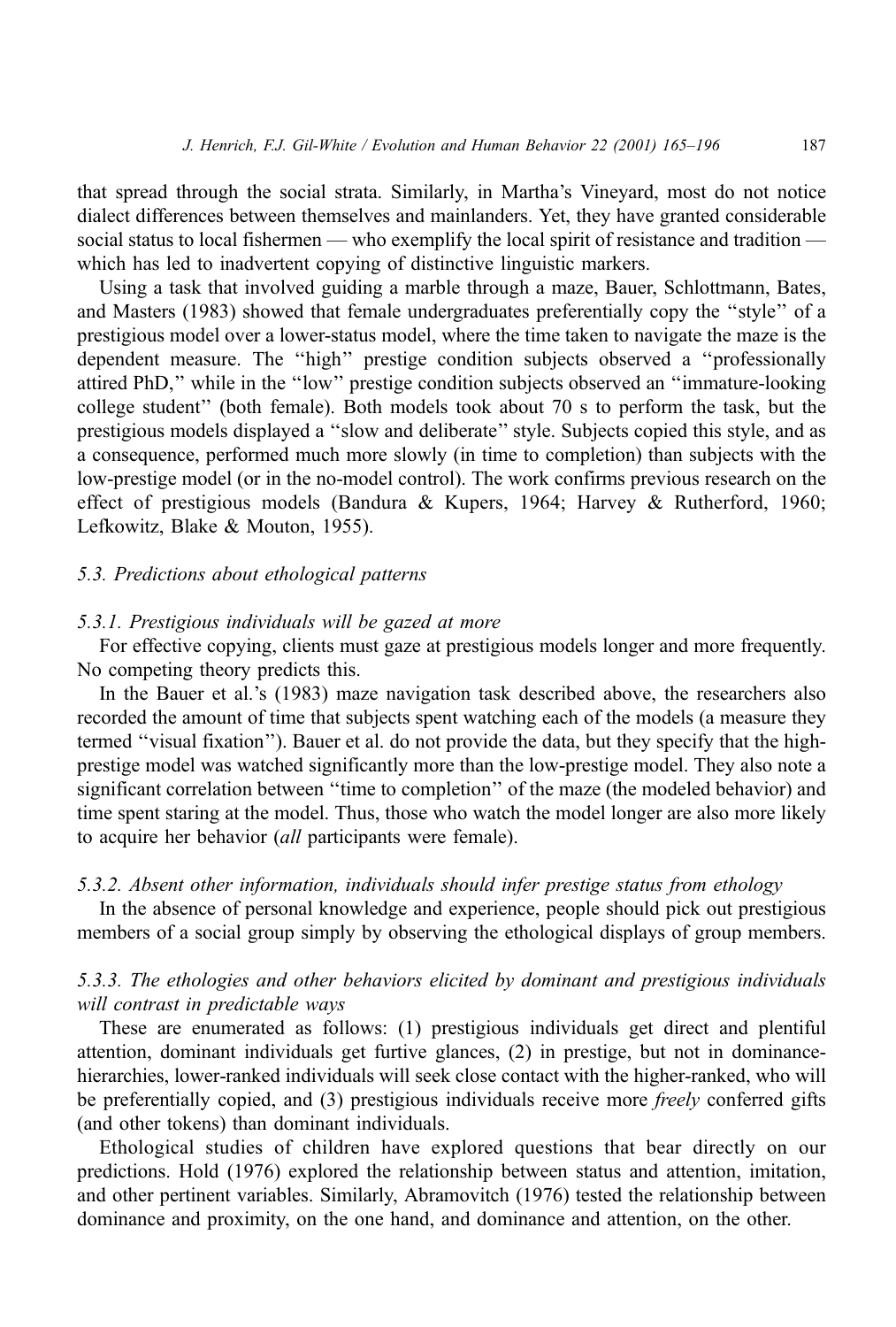In Hold's (1976) ethological study of preschoolers, "attention" is a proxy for social rank. Hold (p. 179) argues that attention structure is "the best framework for analyzing social rank as it takes into account all leadership styles." However, we wish to distinguish between "leadership styles," and attention can arise in different ways. In dominance, agonistic encounters will attract much attention because they convey information about changes in the dominance hierarchy (Joan Silk, personal communication). But most of the time, a dominant individual gets mostly furtive glances from a safe distance — they certainly do not absorb much attention in long stares from up close. On the contrary, subordinates tend to turn their whole bodies submissively away from such higher-ups to avoid any appearance of confrontation. In prestige, we predict exactly the opposite: high-status individuals should get sustained and *generalized* attention, and clients should keep close proximity whenever possible.

In contrast to the attention measure(s) used by other researchers, Hold's (1976) measure captures prestige not dominance. Every 5 min, Hold sampled every child and recorded whether he was "the center of attention" (COA) — that is, "being looked at by three or more children simultaneously," who are, "standing within one meter of the child under observation, and their bodies and heads had to be oriented in the direction of the subject child" (Hold, 1976, p. 180). The probability that three individuals will simultaneously find themselves watching a dominant individual, with their bodies oriented toward him, within a meter of the dominant individual seems rather low.<sup>7</sup> Therefore, COA, as an indirect measure of prestige, should strongly and positively covary with several of Hold's other measures, namely, "being imitated," "being obeyed," "receiving presents," and "Is told, shown, asked" (interactional preference). Table 2a shows the substantial correlations we found for each of these.

Importantly, COA does not correlate with "aggressor," but does correlate with "protector." Prestigious individuals need not be "aggressors" (that is a dominance strategy), but they possess the social influence required to "protect" the lower-ranked. Second, COA is uncorrelated with "imitator." The more prestige (i.e., skill-derived status) you have, the fewer skilled models will be available for imitation. Third, COA is either uncorrelated or negatively correlated, with "retreater" and "onlooker." More prestige means you do not need to retreat; your status leads others to defer to you and this includes restraining their aggression. And, with higher prestige comes greater number of interactions because you are sought more often by others.

COA should correlate strongly with an underlying prestige variable, but so should other prestige-relevant variables. To explore this, we performed a principal components analysis on Hold's (1976) data (see Table 2b for results) and found that Factor 1 (F1) accounts for  $51\%$  of the variation, and is by far the most important factor. Factor 2 accounts for only 24% of the variation. F1 seems to capture the hypothesized prestige variable. As expected, the "center-ofattention" variable is most strongly positively correlated with F1, along with "is imitated," and "present receiver" (all  $> 0.90$ ). "Is obeyed," "protector," and "is asked, told, shown"

188

Some nonhuman primate subordinates groom dominant individuals, perhaps to avoid future aggressions. This may be confused with prestige-caused proximity maintenance. However, subordinate groomers do not maintain proximity to the dominant individual after the interaction, they do not fix their eyes on the dominant except when grooming, they do not stare, and they do not orient themselves toward the dominant, except in whatever positions are necessary for grooming.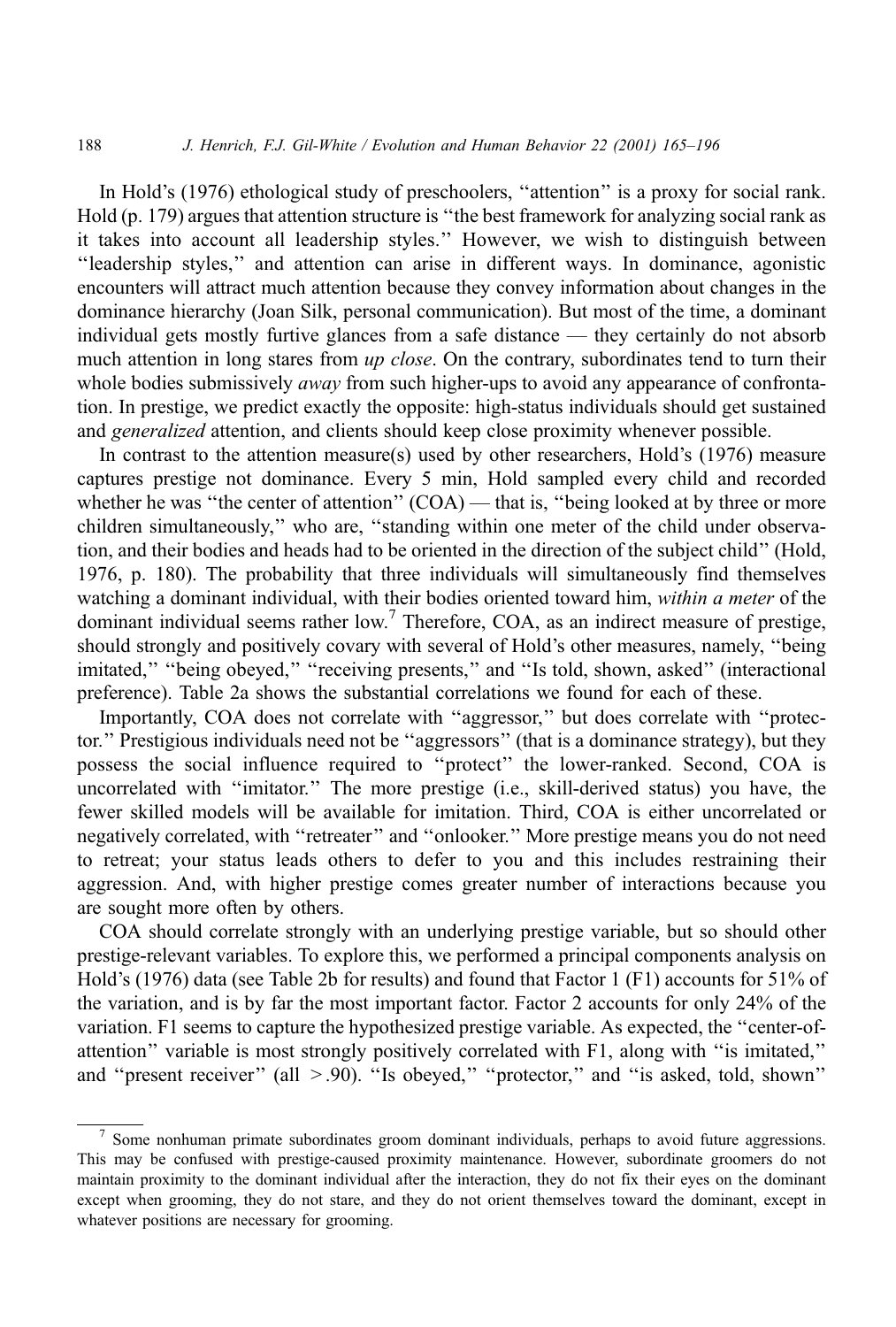#### Table 2

| (a) Correlations of the center of attention variable with 13 measures |                                                 |                           |  |  |
|-----------------------------------------------------------------------|-------------------------------------------------|---------------------------|--|--|
| Observed behavior category                                            | Correlation with center<br>of attention measure | Significance<br>$P$ value |  |  |
| 2. Aggressor                                                          | $-.016$                                         | .9744                     |  |  |
| 3. Protector                                                          | .795                                            | .03                       |  |  |
| 4. Is imitated                                                        | .841                                            | .0142                     |  |  |
| 5. Is obeyed                                                          | .930                                            | .0009                     |  |  |
| 6. Present receiver                                                   | .794                                            | .0305                     |  |  |
| 7. Is told, shown, asked                                              | .912                                            | .0021                     |  |  |
| 8. Is avoided                                                         | .615                                            | .152                      |  |  |
| 9. Imitator                                                           | $-.128$                                         | .7975                     |  |  |
| 10. Friendly child                                                    | .058                                            | .9071                     |  |  |
| 11. Seeking reassurance                                               | $-.135$                                         | .7853                     |  |  |
| 12. Retreater                                                         | $-.745$                                         | .055                      |  |  |
| 13. Onlooker                                                          | $-.625$                                         | .1425                     |  |  |

Correlations clearly predicted by the information goods theory are in bold.

#### (b) Theoretical predictions and F1 from principal components analysis

| Observed behavior category | Predicted relationship<br>with prestige | Actual correlations<br>with F1                                                                             |
|----------------------------|-----------------------------------------|------------------------------------------------------------------------------------------------------------|
| 1. Center of attention     | $++$                                    | .94                                                                                                        |
| 2. Aggressor               | $\cdot$                                 | .18                                                                                                        |
| 3. Protector               | $^{+}$                                  | .84                                                                                                        |
| 4. Is imitated             | $++$                                    | .93                                                                                                        |
| 5. Is obeyed               | $++$                                    | .88                                                                                                        |
| 6. Present receiver        | $++$                                    | .92                                                                                                        |
| 7. Is told, shown, asked   | $++$                                    | .83                                                                                                        |
| 8. Is avoided              |                                         | .76                                                                                                        |
| 9. Imitator                |                                         | $-.31$                                                                                                     |
| 10. Friendly child         | $\cdot$                                 | $-.01$                                                                                                     |
| 11. Seeking reassurance    | $\Omega$                                | $-.02$                                                                                                     |
| 12. Retreater              |                                         | $-.85$                                                                                                     |
| 13. Onlooker               |                                         | $-.70$                                                                                                     |
|                            |                                         | The "++" symbols predict a strong correlation. The "+" symbol indicates a weaker positive correlation. The |

".0" predicts no relationship. The " $-$ " indicates a negative correlation.

were correlated at  $> 80$ . We also predict the negative relationship between F1 and both "retreater" and "onlooker." Prestigious individuals are rarely forced to retreat, owing to their influence and the desire of others to please them. Their salience prevents them from being merely an "onlooker." We remain surprised that "is Avoided" contradicts our predictions.

Abramovitch's (1976, p. 158) study of dominance interactions in children ages 3 to 6, in contrast to Hold (1976), operationalized rank as follows:

the number of individuals with whom fights were won and lost .... Rank determinants were made on the basis of "property fights," struggles to gain or to retain an object  $(\ldots)$  A property fight was defined as an agonistic or quasi-agonistic encounter in which two individuals actively "tussled" or fought over the same object (cf. McGrew, 1972). The child who obtained or retained the object was scored as the winner ....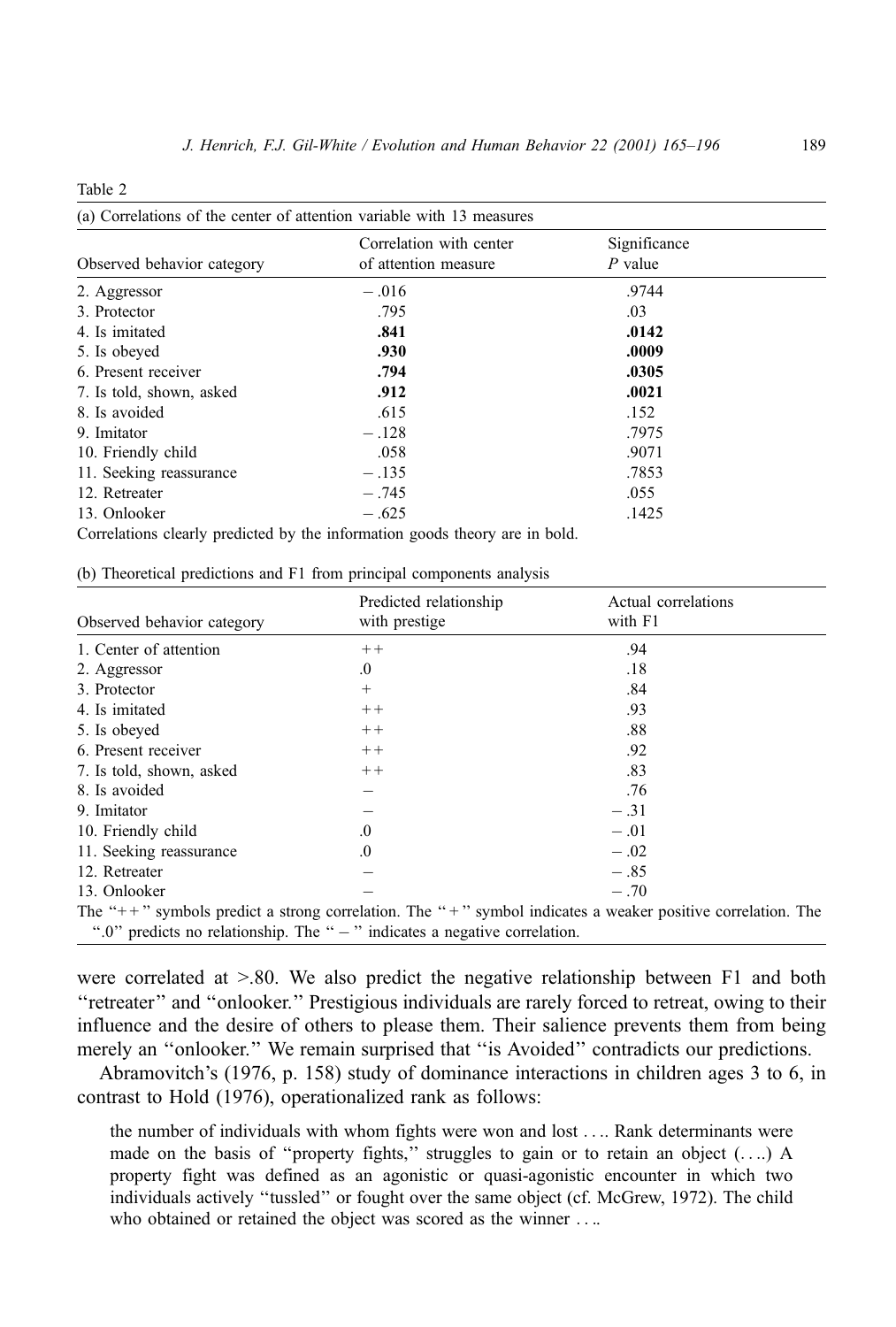This is more likely to pick out dominance rather than prestige. As for attention, Abramovitch (p. 154) throughout claims to have recorded "glances," and in her introduction notes that subordinates attend to alphas but avoid face-to-face contact and practice gaze aversion in order to avoid staring. These twin facts suggest she recorded glances, not stares, but she does not say explicitly how "glances" were operationalized. With regard to proximity, it "was investigated by analyzing the spacing between individuals of various ranks rather than by looking at actual amounts of space held by particular individuals." This measure allows her to see whether subordinates are *avoiding* those of higher rank. In contrast to Hold, Abramovitch found that the high-ranked got more *glances*, and were avoided more, by subordinates.<sup>8</sup>

To this evidence we add that recent ethnographic work on the ethology of status in Benkulu, Sumatra reveals that people with institutional offices (i.e., with real power over punishments and rewards, and thus analogous to dominant individuals in nonhuman primate hierarchies) receive displays from subordinates like those offered to dominant individuals by nonhuman primates (Fessler, 1999). However, these same displays are not offered to those whose prominence derives solely from their individual above-average achievements, such as good poets (Fessler, personal communication).

#### 5.3.4. Prestige rankings are socially transmitted

When information about the relative merits of individuals is hard to collect, people rely on the "judgments of others," often coded in markers such as medals, a university degree, etc. No competing theory predicts this.

Evidence for the importance of socially transmitted prestige ranking comes from three sources. First, the "expectation states" literature has found that status differences are "instantaneously" created in task groups, rather than evolving out of face-to-face interaction among participants. People may rely on markers that stand for social judgments, not personal evaluations (Berger, Rosenholtz, & Zelditch, 1980). Experimental manipulations provide similar evidence, for subjects often have only the researchers' word on the relative statuses of available models (e.g., "leading economist" vs. "college sophomore"; Ritchie & Phares, 1969), and yet the predicted effects obtain. Finally, Hatch (1992) found that New Zealand farmers in small communities rely on the assessments of other farmers, as well as on individual judgment, to rank farmers according to their skill (which confers local prestige). *Nonfarmers*, who lack much direct evidence of farming skill, rely almost entirely on the socially acquired judgments of farmers to develop their prestige hierarchies, which correspond closely to those formed by the farmers.

#### 5.4. Distinguishing the information goods from other social exchange theories

Social exchange between individuals with asymmetrical endowments of abilities, skills, resources, or knowledge can produce status differences. Such asymmetrical endowments may result from genetic inheritance, cultural inheritance, or noncultural environmental differences.

190

 $8$  Russon and Waite (1991) studied the relationship between dominance rank and imitation in babies (11-16) months). Although their findings support our theory, we feel the subjects are too young to draw any conclusions.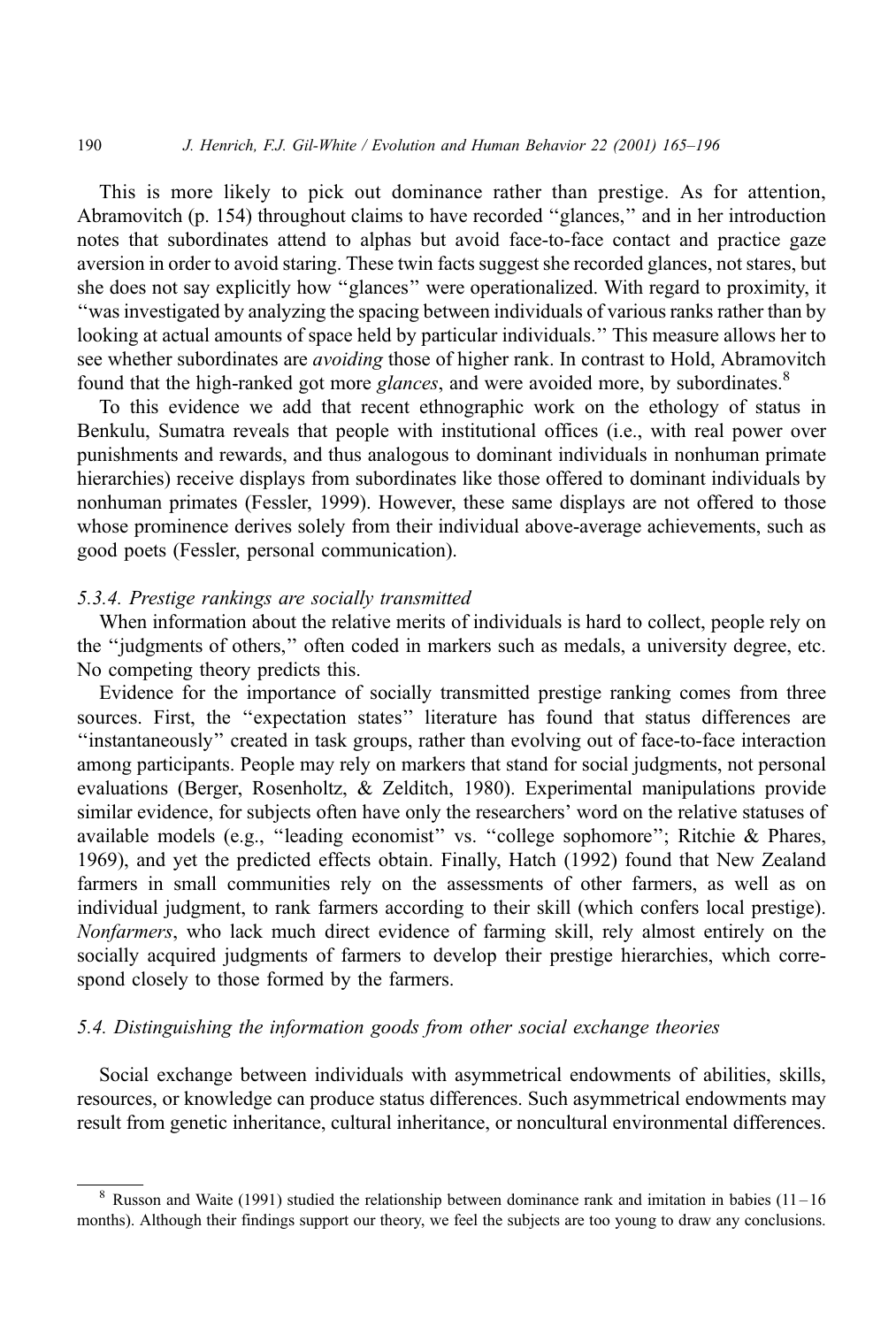In general, this logic should apply to many social species, not only humans. However, because of our unique social learning capacities, humans can trade an asset that most other species cannot: directly acquirable information. The exchange of information goods results in status processes characterized by particular psychological, ethological, and sociological features that would not arise through the exchange for tangible goods alone. Table 3 compares the tangible and information goods models. Both models make many of the same predictions, but there are interesting differences as well — and the preceding section provides evidence that addresses these differences. Focusing on the exchange for deference benefits for information goods helps us understand many important human status processes that an exclusive attention to "tangible" tradables would leave unexplained.

This is not the last word on human status. The evolutionary logic of social exchange, deployed in the analysis of specific kinds of assets, resources, and endowments, will continue

Table 3

Comparison of predictions derived from the information goods theory of nonagonistic status with those arising from the tangible goods approaches to social exchange

|                                                                                                                                 | Tangible | Information |  |
|---------------------------------------------------------------------------------------------------------------------------------|----------|-------------|--|
| Predictions                                                                                                                     | goods    | goods       |  |
| Positive relationship between status and<br>skill/knowledge                                                                     | yes      | yes         |  |
| Asymmetrical flow of deference benefits                                                                                         | yes      | yes         |  |
| Influential opinion of skilled/knowledge<br>individual                                                                          | yes      | yes         |  |
| Characteristic ethological displays                                                                                             | a        | yes         |  |
| Proximity maintenance when there are<br>no tangible goods to be had                                                             | a        | yes         |  |
| Individuals of perceived skill statements<br>are more memorable                                                                 | $\rm{a}$ | yes         |  |
| Prestigious individual's are gazed at more,<br>even outside dyadic interactions                                                 | $\rm{a}$ | yes         |  |
| Differences between the two models                                                                                              |          |             |  |
| Opinions adopted from prestigious<br>individuals are both internalized and<br>fairly stable.                                    | no       | yes         |  |
| Status accorded by age, and to very old<br>(even when economically marginal)                                                    | no       | yes         |  |
| Biased imitation (including imitation<br>outside the model's expert domain)                                                     | no       | yes         |  |
| Children should bestow prestige-deference<br>on and preferentially copy models that<br>are somewhat older and of the same sex   | no       | yes         |  |
| Noncultural and cultural species (those<br>with direct social learning) will have<br>qualitatively different status hierarchies | no       | yes         |  |

<sup>a</sup> We can imagine possible ways that the tangible goods approach could generate these predictions. But, to our knowledge, no one has explored them in detail or made them explicit, and the predictions are not as straightforward as they are for the information goods model.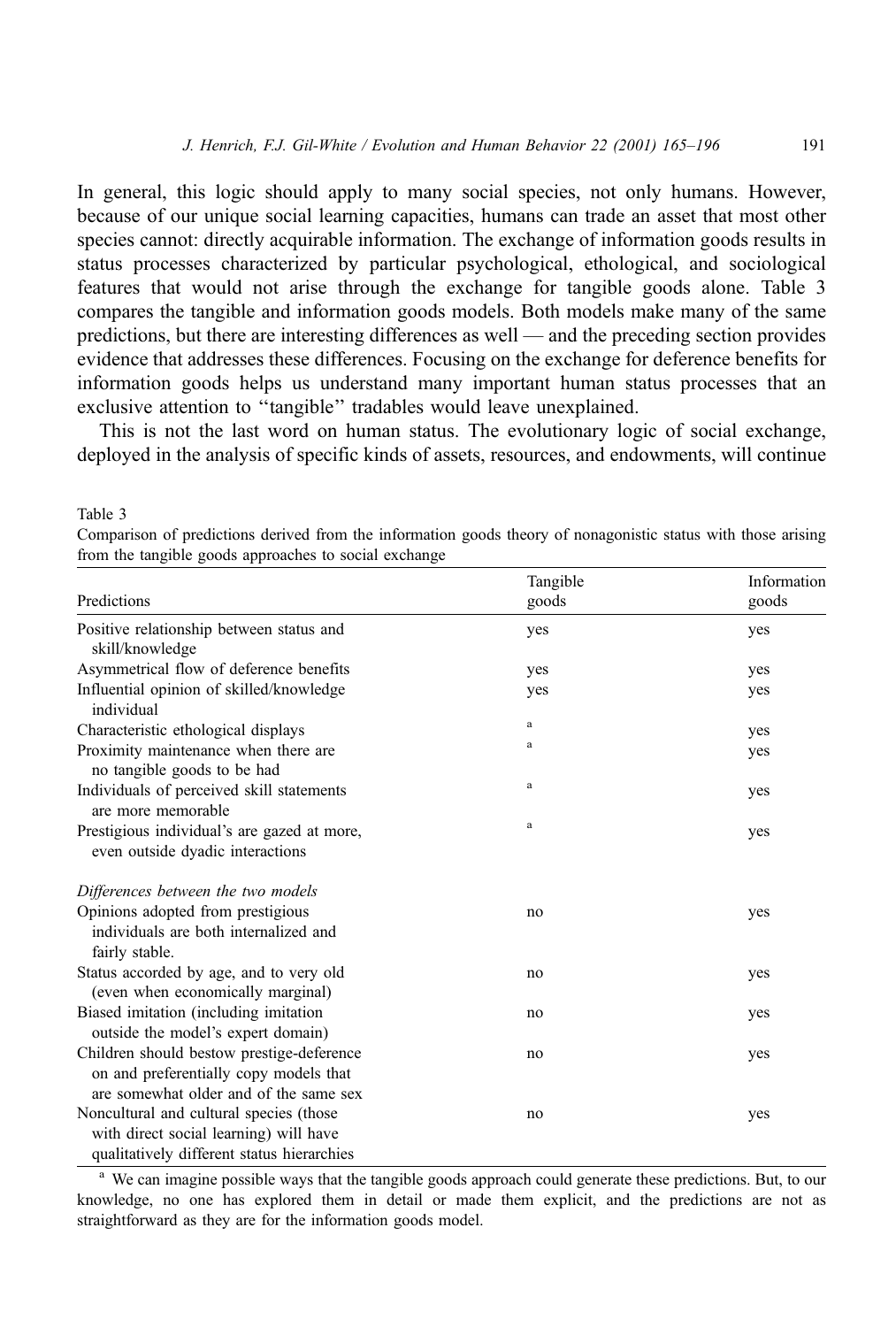to generate additional insights into the psychology, ethology, and sociology of both human and nonhuman status processes. For example, the nature of assets like coalitional support, storable food, fungible currencies, and rare linguistic competencies may have generated their own cascades of psychological adaptations, characteristic ethologies, and sociological phenomena. And, while they may not have yet spurred genetic adaptations, more recent cultural developments like long-term debt, large-scale private property, political institutions, and inheritance laws probably evoke novel recombinations of our old status processes, thereby giving rise to new sociological phenomena.

# 6. Conclusion

We have presented a theory for the evolution of prestige and prestige-biased cultural transmission. We have argued that prestige, in contrast to dominance, is a second avenue to human status and status-competition, which results from group living plus direct social learning capacities. From this theory, we have generated a number of testable predictions and have begun to review evidence from throughout the social sciences to substantiate them. In future work, we will test our theory by exploring the importance of hunting and related behaviors to prestige in foraging societies, the emotions involved in prestige and dominance hierarchies, and the evolution of social hierarchy (from the prestige economies of "big men" to the prestige goods of chiefdoms).

# **Acknowledgments**

We thank Nick Blurton-Jones for encouraging this project as it emerged from his seminar on foragers. We especially thank Robert Boyd, who carefully read several drafts and coached our project at various stages. We also got invaluable help from Natalie Smith, Martin Daly, Dan Fessler, Francisco Gil Diaz, Melanie Green, Allen Johnson, Joe Manson, Clark McCauley, Richard McElreath, Susan Perry, Pete Richerson, Joan Silk, and Margo Wilson.

# **References**

- Abramovitch, R. (1976). The relation of attention and proximity to rank in preschool children. In: M. R. A. Larsen, & R. R. Larsen (Eds.), The social structure of attention (pp.  $153-176$ ). London: Wiley.
- Andreoli, V., & Worchel, S. (1978). Effects of media, communicator, and message position on attitude change. Public Opinion Quarterly, 42, 59-70.
- Arvelo de Jiménez, N. (1971). Political relations in a tribal society: a study of the Ye'cuana Indians of Venezuela. Doctoral dissertation, Cornell University, Ithaca, NY.
- Asch, S. E. (1948). The doctrine of suggestion, prestige, and imitation in social psychology. Psychological Review,  $41, 258 - 290.$
- Bailey, R. C. (1991). The behavioral ecology of Efe Pygmy Men in the Ituri Forest Zaire. Ann Arbor, MI: University of Michigan Press.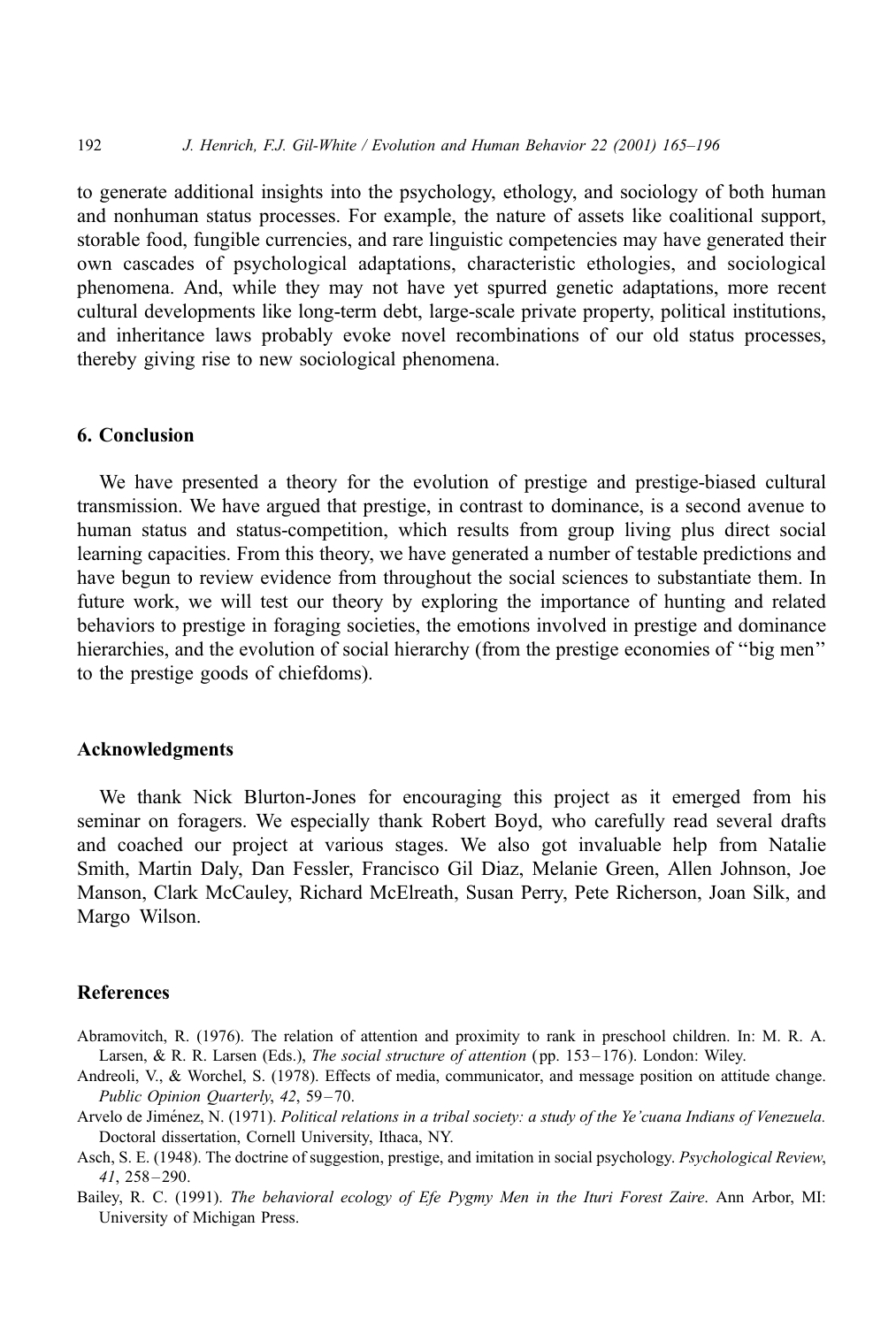- Bandura, A., & Kupers, C. J. (1964). Transmission patterns of self-reinforcement through modeling. Journal of Abnormal and Social Psychology, 69, 1-9.
- Barkow, J. H. (1975). Prestige and culture: a biosocial interpretation. Current Anthropology, 16, 553-572.
- Barkow, J. H. (1989). Darwin, sex, and status: biological approaches to mind and culture. Toronto: University of Toronto Press.
- Baron, R. A. (1970). Attraction toward the model and model's competence as determinants of adult imitative behavior. Journal of Personality and Social Psychology, 14, 345-351.
- Bateson, G. (1958). Naven, a survey of the problems suggested by a composite picture of the culture of a New Guinea tribe drawn from three points of view. Stanford, CA: Stanford Univ. Press.
- Bauer, G. P., Schlottmann, R. S., Bates, J. V., & Masters, M. A. (1983). Effect of state and trait anxiety and prestige of model on imitation. *Psychological Reports*, 52, 375–382.
- Berger, J., Rosenholtz, S. J., & Zelditch, M. (1980). Status organizing processes. Annual Review of Sociology, 6,  $679 - 708.$
- Bernhardt, P. C. (1997). Influences of serotonin and testosterone in aggression and dominance: convergence with social psychology. Current Directions in Psychological Science, 6, 44-48.
- Bickman, L. (1971). The effect of social status on the honesty of others. Journal of Social Psychology, 85, 87-92.
- Bikhchandani, S., Hirschleifer, D., & Welch, I. (1998). Learning from the behavior of others: conformity, fads, and informational cascades. Journal of Economic Perspectives, 12, 151-170.
- Bliege Bird, R. L., & Bird, D. W. (1997). Delayed reciprocity and tolerated theft. Current Anthropology, 38,  $49 - 78.$
- Boesch, C., & Tomasello, M. (1998). Chimpanzee and human cultures. Current Anthropology, 39, 591-614.
- Boyd, R., & Richerson, P. J. (1985). Culture and the evolutionary process. Chicago, IL: University of Chicago Press.
- Boyd, R., & Richerson, P. J. (1988). An evolutionary model of social learning: the effects of spatial and temporal variation. In T. R. Zentall & B. G. Galef (Eds.) Social learning: psychological and biological perspectives (pp. 29-48-xi, 357). Hillsdale, NJ: Lawrence Erlbaum Associates.
- Boyd, R., & Richerson, P. J. (1992). Punishment allows the evolution of cooperation (or anything else) in sizable groups. *Ethology and Sociobiology*,  $13$ ,  $171-195$ .
- Boyd, R., & Richerson, P. J. (1996). Why culture is common, but cultural evolution is rare. Proceedings of the British Academy, 88, 77-93.
- Brody, G. H., & Stoneman, Z. (1981). Selective imitation of same-age, older, and younger peer models. Child Development, 52, 717-720.
- Baharody, G. H., & Stoneman, Z. (1985). Peer imitation: an examination of status and competence hypotheses. Journal of Genetic Psychology, 146, 161-170.
- Cartwright, D. (1959). A field theoretical conception of power. In: D. Cartwright (Ed.), Studies in social power (pp. 150–167). Ann Arbor, MI: University of Michigan.
- Chagnon, N. A. (1992). *Yanomamo*. Fort Worth, TX: Harcourt Brace Jovanovich College Publishers.
- Chaiken, S., & Maheswaran, D. (1994). Heuristic processing can bias systematic processing: effects of source credibility, argument ambiguity, and task importance on attitude judgment. Journal of Personality and Social  $P$ sychology, 66, 460–473.
- Chalmers, D. K., Horne, W. C., & Rosenbaum, M. E. (1963). Social agreement and the learning of matching behavior. Journal of Abnormal and Social Psychology, 66, 556–561.
- Clastres, P. (1998). Chronicle of the Guayaki Indians. New York, NY: MIT Press.
- Coleman, J. S. (1961). The adolescent society. New York, NY: Free Press.
- Cowlishaw, G., & Dunbar, R. I. M. (1991). Dominance rank and mating success in male primates. Animal Behavior, 41, 1045-1056.
- Dentan, R. K. (1979). The Semai. New York, NY: Holt, Reinhart, and Winston.
- Durham, W. H. (1991). Coevolution: genes, culture, and human diversity. Stanford, CA: Stanford Univ. Press.
- Ellis, L. (1995). Dominance and reproductive success among nonhuman animals: a cross-species comparison. Ethology and Sociobiology, 16, 257-333.
- Fessler, D. M. T. (1999). Toward an understanding of the universality of second order emotions. In: A. L. Hinton (Ed.), *Biocultural approaches to the emotions* (pp. 75–116). New York, NY: Cambridge Univ. Press.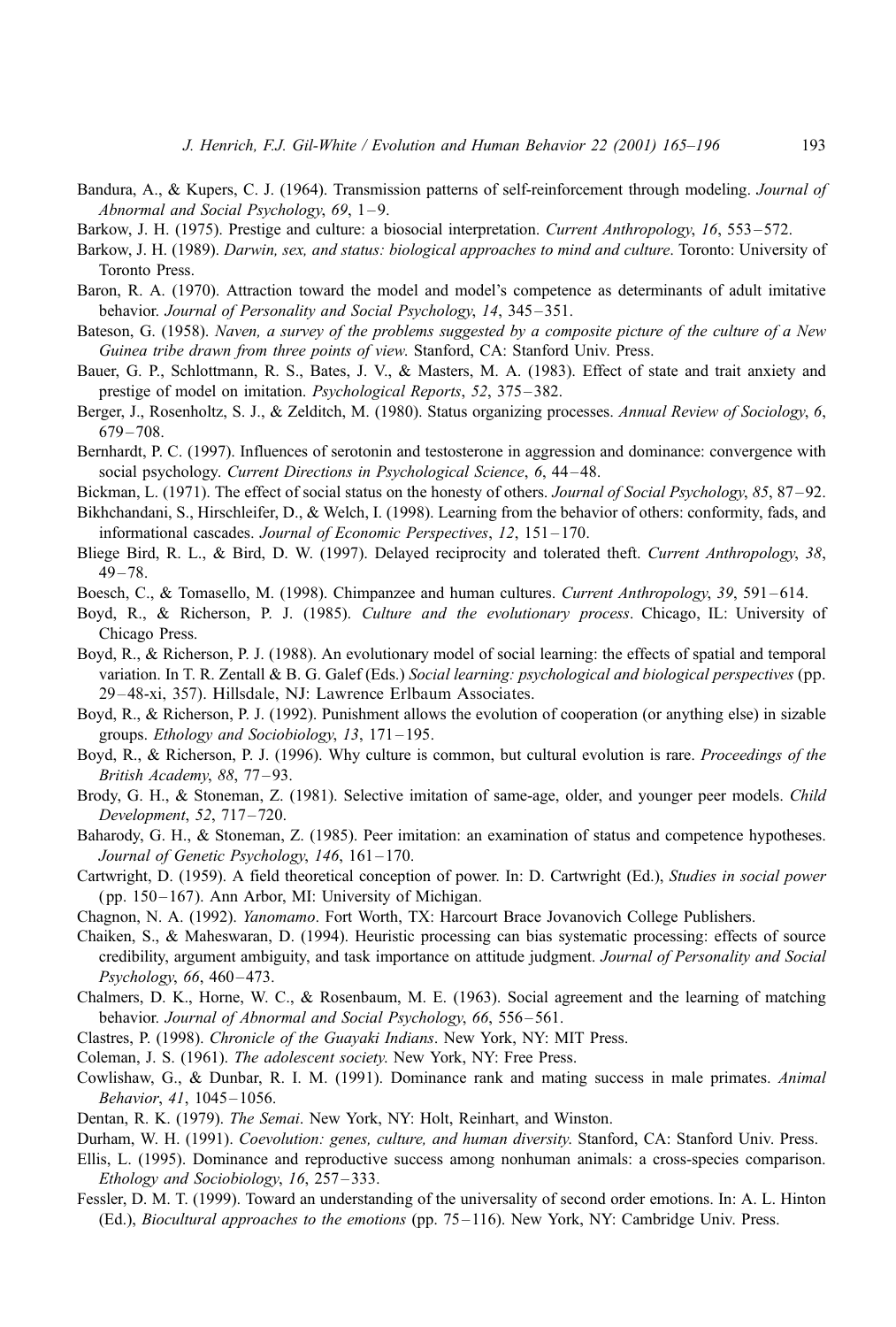- French, J. R. P., & Raven, B. (1959). The bases of social power. In: D. Cartwright (Ed.), Studies in social power (pp. 150–167). Ann Arbor, MI: University of Michigan.
- Gibb, C. A. (1954). Leadership. In: G. Lindzey (Ed.), Handbook of social psychology (pp. 877-920). Reading, MA: Addison-Wesley.
- Giraldeau, L.-A., & Lefebvre, L. (1986). Exchangeable producer and scrounger roles in a captive flock of feral pigeons: a case for the skill pool effect. Animal Behavior, 34, 797-803.
- Giraldeau, L.-A., & Lefebvre, L. (1987). Scrounging prevents cultural transmission of food finding behavior in pigeons. Animal Behavior, 35, 387-394.
- Goldman, I. (1979). The Cubeo. Urbana, IL: University of Illinois Press.
- Goodall, J. (1986). *The chimpanzees of Gombe*. Cambridge, MA: Belknap Press of Harvard Univ. Press.
- Goodall, J. (1991). Gombe chimpanzee politics. In: G. Schubert, & R. D. Masters (Eds.), Primate politics (pp. 105-137). Lanham, MD: University Press of America.
- Goode, W. J. (1978). The celebration of heroes: prestige as a social control system. Berkeley, CA: University of California Press.
- Greenfeld, N., & Kuznicki, J. T. (1975). Implied competence, task complexity, and imitative behavior. Journal of Social Psychology, 95, 251-261.
- Gross, A. M., & Johnson, T. C. (1984). Athletic skill and social status in children. Journal of Social and Clinical Psychology, 2, 89-96.
- Haiman, F. S. (1949). An experimental study of the effects of ethos on public speaking. Speech Monographs, 16,  $190 - 202$ .
- Harvey, O. J., & Rutherford, J. (1960). Status in the informal group: influence and influencability at different age levels. Child Development, 31, 377-385.
- Hatch, E. (1992). Respectable lives: social standing in rural New Zealand. Berkeley, CA: University of California Press.
- Hawkes, K. (1991). Showing off: tests of an hypothesis about men's foraging goals. *Ethology and Sociobiology*,  $12, 29 - 54.$
- Henrich, J., & Boyd, R. (1998). The evolution of conformist transmission and the emergence of between-group differences. Evolution and Human Behavior, 19, 215-241.
- Hill, J. (1984a). Human altruism and sociocultural fitness. Journal of Social and Biological Structures, 7,  $17 - 35$ .
- Hill, J. (1984b). Prestige and reproductive success in man. *Ethology and Sociobiology*, 5, 77–95.
- Hold, B. C. L. (1976). Attention structure and rank specific behaviour in preschool children. In: M. R. A. Chance, & R. R. Larsen (Eds.), The social structure of attention (pp.  $177-202$ ). London: Wiley.
- Holmberg, A. R. (1985/1959). Nomads of the long bow: the Siriono of Eastern Bolivia. Prospect Heights, IL: Waveland Press.
- Holtgraves, T., Srull, T., & Socall, D. (1989). Conversational memory: the effects of speaker status on memory for the assertiveness of conversation remarks. Journal of Personality and Social Psychology, 56, 149–160.
- Howe, J. (1986). Kuna gathering. Austin, TX: University of Texas Press.
- Huxley, F. (1966). Affable savages. New York, NY: Capricorn.
- Kelly, R. L. (1995). The foraging spectrum: diversity in hunter-gatherer lifeways. Washington, DC: Smithsonian Press.
- Kelman, H. C. (1958). Compliance, identification, and internalization: three processes of attitude change. Journal of Conflict Resolution, 2, 51-60.
- Kensinger, K. (1995). How real people ought to live: the Cashinahua of Eastern Peru. Prospect Heights, IL: Waveland Press.
- Kiesler, S. B., & Mathog, R. (1968). The distraction hypothesis in attitude change. Psychological Reports, 23,  $1123 - 1133.$
- Krackle, W. H. (1978). Force and persuasion: leadership in an Amazonian society. Chicago, IL: University of Chicago Press.
- Kroll, Y., & Levy, H. (1992). Further tests of the separation theorem and the capital asset pricing model. American Economic Review, 82, 664-670.
- Labov, W. (1972). Sociolinguistic patterns. Philadelphia, PA: University of Pennsylvania Press.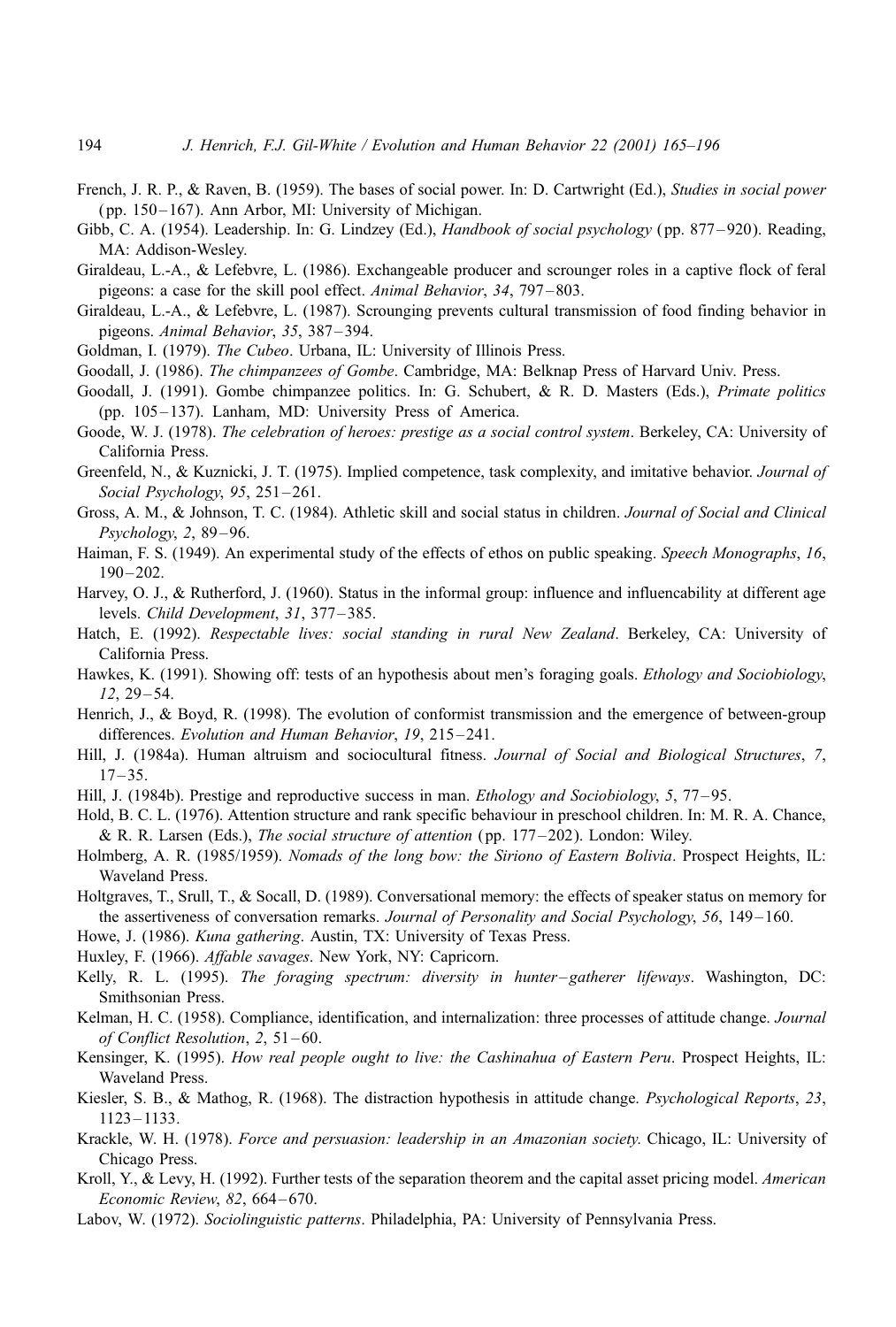- Labov, W. (1980). The social origins of sound change. In: W. Labov (Ed.), *Locating language in time and space* (pp.  $251-265$ ). New York, NY: Academic Press.
- Leach, E. R. (1977/1954). Political systems of highland Burma. London: London School of Economics and Political Science.
- Lee, R. B. (1979). *The !Kung San: men, women, and work in a foraging society.* Cambridge: Cambridge Univ. Press.
- Lefkowitz, M., Blake, R. R., & Mouton, J. S. (1955). Status factors in pedestrian violations of traffic signals. Journal of Abnormal and Social Psychology, 51, 704-706.
- Levi-Strauss, C. (1994). The social and psychological aspects of chieftainship in a primitive tribe: The Nambikuara of northwestern Mato Grosso. In: R. Cohen, & J. Middleton (Eds.), Comparative political systems. Garden City, NY: Natural History Press.
- Liebenberg, L. (1990). The art of tracking. Cape Town: David Philip Publishers.
- Mausner, B. (1954). The effect of prior reinforcement on the interaction of observe pairs. Journal of Abnormal Social Psychology, 49, 5-68.
- Mausner, B., & Bloch, B. L. (1957). A study of the additivity of variables affecting social interaction. Journal of Abnormal and Social Psychology, 54, 250-256.
- Maybury-Lewis, D. (1965). The savage and the innocent. Cleveland, OH: World.
- Maybury-Lewis, D. (1967). Akwe-Shavante society. Oxford: Clarendon Press.
- McGrew, W. C. (1972). An ethological study of children's behavior. New York, NY: Academic Press.
- Miller, N. E., & Dollard, J. (1941). Social learning and imitation. New Haven, CT: Yale Univ. Press.
- Mish, F. C. (Ed). (1994). Merriam Webster's Collegiate Dictionary. Springfield, MA: Merriam Webster.
- Moore, D. L., Hausknecht, D., & Thamodaran, K. (1986). Time compression, response opportunity, and persuasion. Journal of Consumer Research, 13, 85–99.
- Moore, G. C., & Fall, H. B. (1970). Functional classification for physical education in the upper elementary grades by peer assessment. Research Quarterly, 41, 519–522.
- Moore, O. K. (1957). Divination: a new perspective. American Anthropologist, 59, 69–74.
- Murphy, R. F. (1960). Headhunter's heritage: social and economic change among the Mundurucu Indians. Berkeley, CA: University of California.
- Offerman, T., & Sonnemans, J. (1998). Learning by experience and learning by imitating others. *Journal of* Economic Behavior and Organization, 34, 559-575.
- Paine, R. (1973). Animals as capital: comparisons among northern nomadic herders and hunters. In: B. Cox (Ed.), Cultural ecology: readings on the Canadian Indians and Eskimos (pp. 301–317). Toronto: Mclelland & Stewart.
- Patton, J. O. (2000). Reciprocal altruism and warfare: a case from the Ecuadorian Amazon. In: L. Cronk, N. Chagnon, & W. Irons (Eds.), Adaption and Human Behavior: An anthropological perspective (pp. 417-436). New York: Aldine de Gruyter.
- Petty, R. E., & Wegener, D. T. (1998). Attitude change: multiple roles for persuasion variables. In: D. T. Gilbert, S. T. Fiske, & L. Gardner (Eds.), The handbook of social psychology (pp. 323-390). Boston, MA: McGraw-Hill.
- Pingle, M. (1995). Imitation vs. rationality: An experimental perspective on decision-making. Journal of Socio-Economics, 24, 281-315.
- Pingle, M., & Day, R. H. (1996). Modes of economizing behavior: experimental evidence. Journal of Economic Behavior & Organization, 29, 191-209.
- Pinker, S. (1997). How the mind works. New York, NY: W.W. Norton & Co.
- Renfrew, C., & Bahn, P. (1996). Archaeology: theories, methods and practice. London: Thames & Hudson.
- Ritchie, E., & Phares, J. E. (1969). Attitude change as a function of internal external control and communicator status. Journal of Personality, 37, 429–443.
- Rogers, E. M. (1995). Diffusion of innovations. New York, NY: Free Press.
- Rosenbaum, M. E., & Tucker, I. F. (1962). The competence of the model and the learning of imitation and nonimitation. Journal of Experimental Psychology, 63, 183-190.
- Russon, A. E., & Waite, B. E. (1991). Patterns of dominance and imitation in an infant peer group. *Ethology and* Sociobiology,  $13, 55-73$ .
- Ryckman, R. M., Rodda, W. C., & Sherman, M. F. (1972). Locus of control and expertise relevance as determinants of changes in opinion about student activism. Journal of Social Psychology, 88, 107–114.